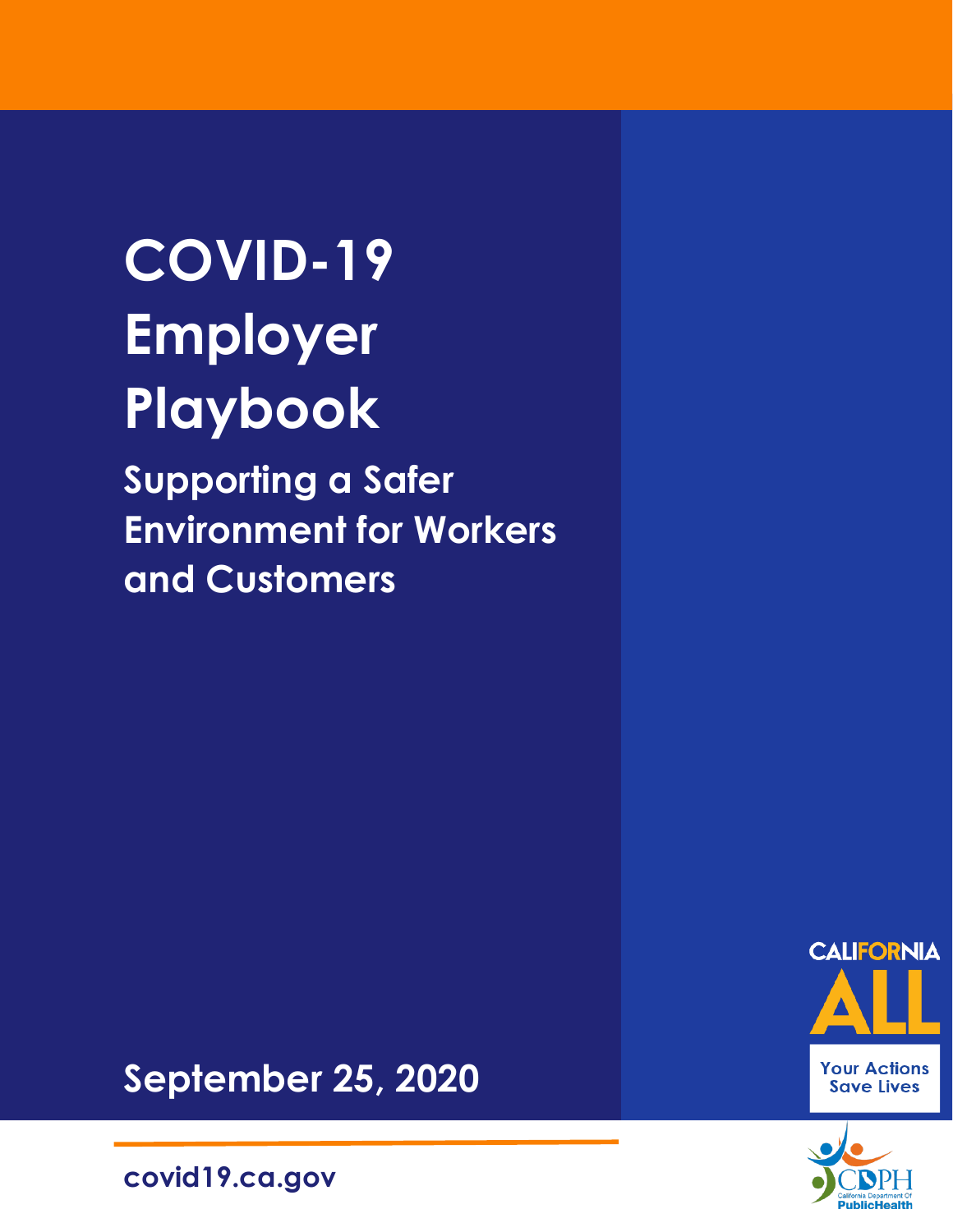# **Contents**

| Guidance For Employers and Workers In Enforcing Mask Requirements 29 |  |  |
|----------------------------------------------------------------------|--|--|
|                                                                      |  |  |
|                                                                      |  |  |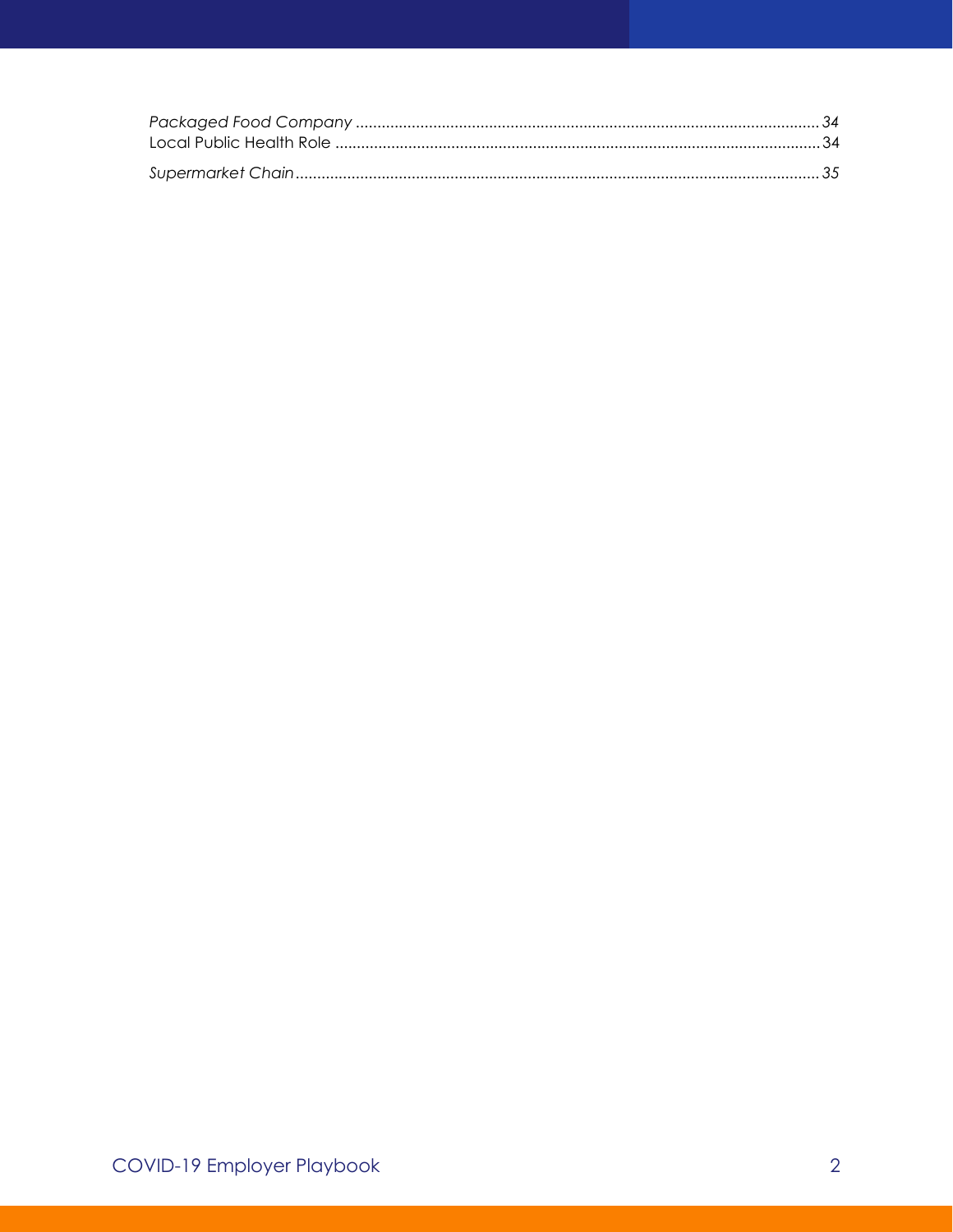### **Updates as of September 25, 2020**

The COVID-19 Employer Playbook was revised on September 25, 2020 to require employers to report cases of COVID-19 to the local health department (LHD) in the jurisdiction in which they are located and the LHD where the infected workers reside. Employers must use the **reporting threshold** of three or more laboratory-confirmed cases of COVID-19 among workers who live in different households within a two-week period to notify the LHDs. Additionally, this update aligns the minimum criteria for return to work with CDC guidance. A new table was added for employers who are considering whether to temporarily suspend operations due to a COVID-19 infection.

This document provides guidance for employers to support a safe, clean environment for workers and customers. Employers must review and adhere to the [modifications](https://www.cdph.ca.gov/Programs/CID/DCDC/CDPH%20Document%20Library/COVID-19/Dimmer-Framework-August_2020.pdf) that apply to those industries outlined on the [Blueprint](https://www.cdph.ca.gov/Programs/CID/DCDC/Pages/COVID-19/COVID19CountyMonitoringOverview.aspx) for a [Safer Economy.](https://www.cdph.ca.gov/Programs/CID/DCDC/Pages/COVID-19/COVID19CountyMonitoringOverview.aspx) For the most updated information on county tier status, visit [Blueprint for a Safer Economy.](https://urldefense.proofpoint.com/v2/url?u=https-3A__covid19.ca.gov_safer-2Deconomy_&d=DwMFAg&c=Lr0a7ed3egkbwePCNW4ROg&r=fef1hjk_Y2FGCvP-8_f4Gs0ZoJ_VhGXGHsqsBOVmumY&m=vg4ObBrZKnEel5OaALR1p_mlfpEUjLB-o-zaJlZdqyQ&s=J2t9bJpJ99zipQvdGHQfKOtP6lO5oemcpkXIByUKb30&e=) Employers may need to make adjustments to their business operations to reflect the implications of their County's tier status.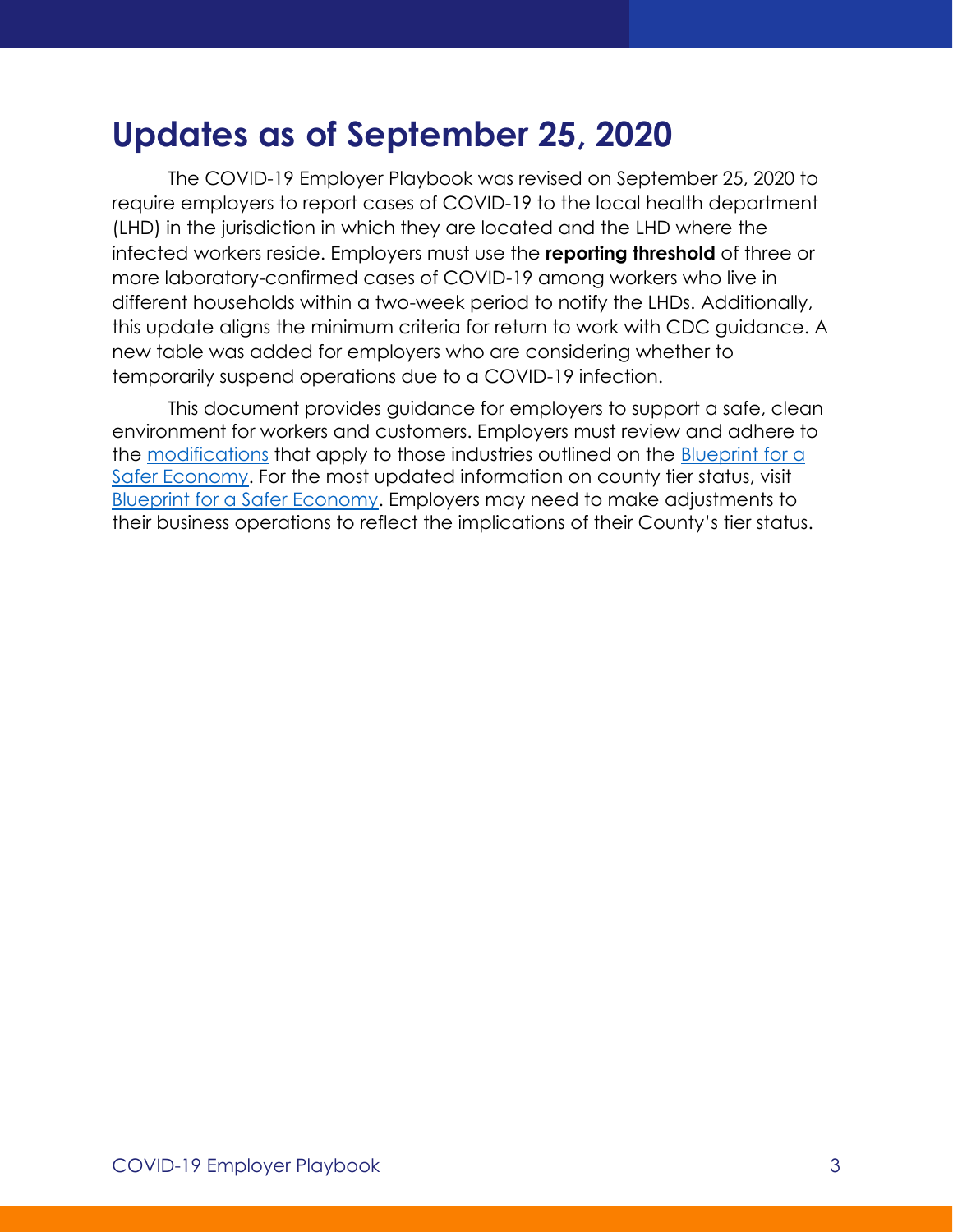# <span id="page-4-0"></span>**Overview**

A safe re-opening requires compliance with both state and local public health guidance, and local guidance can come from your county and your city. It is not enough to be familiar with just one of these.

On March 19, 2020, the State Public Health Officer and Director of the California Department of Public Health (CDPH) issued an order requiring most Californians to stay home to disrupt the spread of COVID-19 among the population.

On May 4, 2020, Governor Gavin Newsom issued an [Executive Order](https://www.gov.ca.gov/wp-content/uploads/2020/05/5.4.20-EO-N-60-20.pdf) that informed local health jurisdictions and industry sectors that they may gradually reopen under new modifications and guidance provided by the state per the May 7, 2020 [Public Health Order.](https://www.cdph.ca.gov/Programs/CID/DCDC/CDPH%20Document%20Library/COVID-19/SHO%20Order%205-7-2020.pdf) On July 13, 2020 in response to a significant increase in the spread of COVID-19, the State Public Health Officer ordered the statewide closure of operations in certain high-risk sectors per a [Public Health](https://www.cdph.ca.gov/Programs/CID/DCDC/CDPH%20Document%20Library/COVID-19/SHO%20Order%20Dimming%20Entire%20State%207-13-2020.pdf)  [Order.](https://www.cdph.ca.gov/Programs/CID/DCDC/CDPH%20Document%20Library/COVID-19/SHO%20Order%20Dimming%20Entire%20State%207-13-2020.pdf) The July 13, 2020 Public Health Order was superseded on August 28, 2020 by a [Public Health Order](https://www.cdph.ca.gov/Programs/CID/DCDC/CDPH%20Document%20Library/COVID-19/8-28-20_Order-Plan-Reducing-COVID19-Adjusting-Permitted-Sectors-Signed.pdf) which provided new modifications and guidance in the form of an updated framework for reopening.

On August 31, 2020 the state released the **[Blueprint](https://covid19.ca.gov/roadmap/) [for](https://covid19.ca.gov/safer-economy/) a Safer Economy**, which provides guidance on opening business and activities in light of the COVID-19 pandemic. Following the Blueprint, Counties progress along a tiered track – which allows for the loosening and tightening of restrictions on activities – based on the testing positivity and adjusted case rates from the last three weeks of each County:

- 1. Tier 1 (Purple): Widespread
- 2. Tier 2 (Red): Substantial
- 3. Tier 3 (Orange): Moderate
- 4. Tier 4 (Yellow): Minimal

The [information and guidance provided in each tier](https://www.cdph.ca.gov/Programs/CID/DCDC/CDPH%20Document%20Library/COVID-19/Dimmer-Framework-August_2020.pdf) for industries and businesses offers residents and businesses the tools for navigating the requirements of the tier system, whether they be more or less restrictive. Additional guidance for specific industries and business sectors has been provided by the State to help employers navigate reopening their business (see **[Appendix A: Resources](#page-27-0)**).

At any time, state and county public health officials may work together to determine targeted interventions or county wide modifications necessary to address impacted hospital capacity and drivers of disease transmission, as need. Employers should review their County website or consult their county or [local health department \(LHD\)](https://www.cdph.ca.gov/Pages/LocalHealthServicesAndOffices.aspx) to ensure they have the most up-to-date information about what is allowed within their jurisdiction.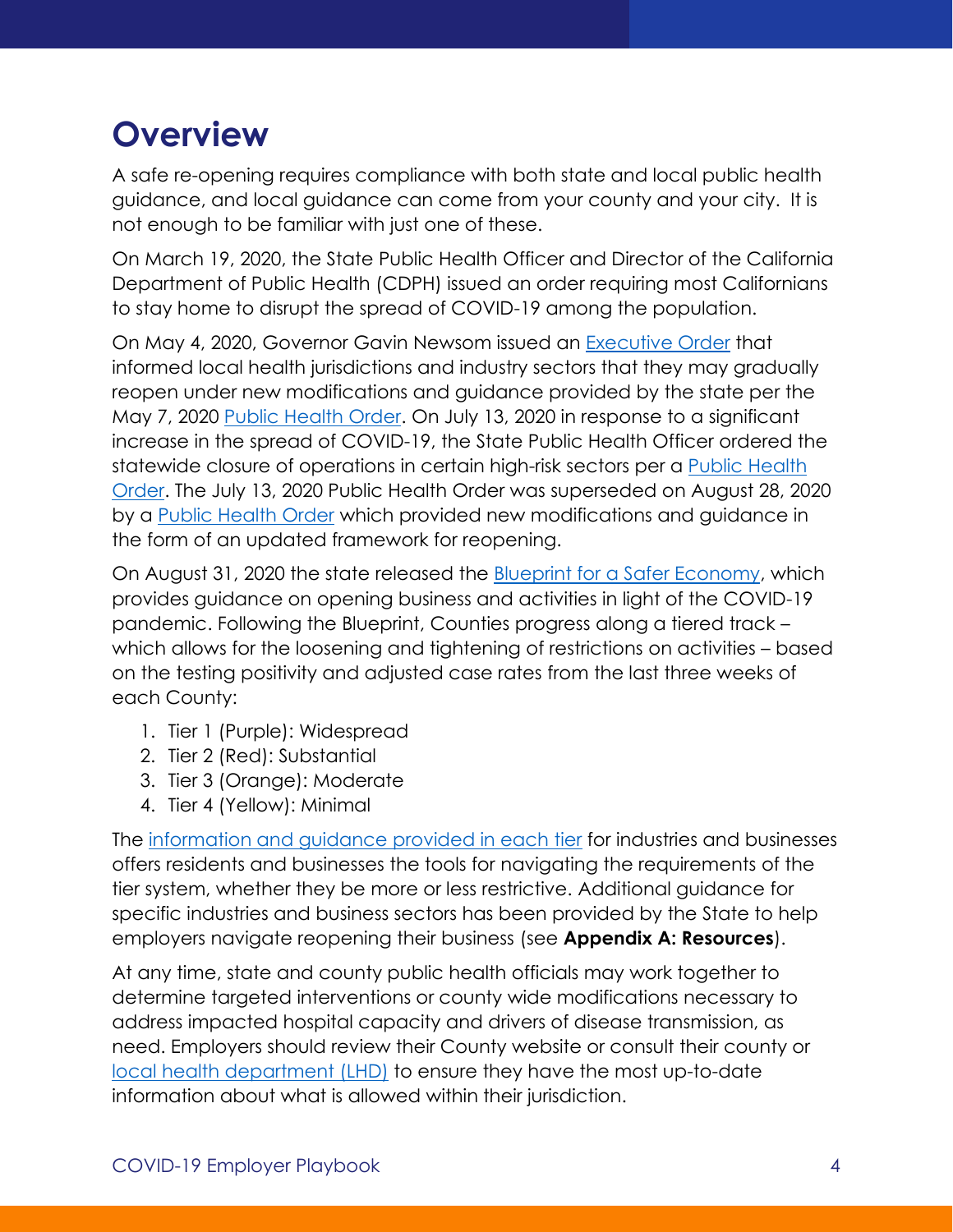As California businesses begin their reopening, it is essential that all possible steps be taken to ensure the safety of workers and the public. In addition, it will be critical to have appropriate processes in place to identify new cases of illness in the workplace and, when they are identified, to intervene quickly and work with public health authorities to halt the spread of the virus. These efforts are essential to avoid further shutdowns.

# <span id="page-5-0"></span>**Purpose**

This Employer Playbook provides guidance for employers to help them plan and prepare for reopening their business and to support a safe, clean environment for workers and customers. The guidance and links in each section are provided to give employers the tools they need to open safely and mitigate risks associated with COVID-19. The guidance is not intended to revoke or repeal any worker rights, either statutory, regulatory or collectively bargained, and is not exhaustive, as it does not include county health orders, nor is it a substitute for any existing safety and health-related regulatory requirements such as those of Cal/OSHA. Stay current on changes to public health guidance and state/local orders, as the COVID-19 situation continues. Cal/OSHA has also published interim safety and health guidance, [Cal/OSHA General Guidelines on](https://www.dir.ca.gov/dosh/coronavirus/Health-Care-General-Industry.html)  [Protecting Workers.](https://www.dir.ca.gov/dosh/coronavirus/Health-Care-General-Industry.html) CDC has additional information on their [guidance](https://www.cdc.gov/coronavirus/2019-ncov/community/guidance-business-response.html?CDC_AA_refVal=https%3A%2F%2Fwww.cdc.gov%2Fcoronavirus%2F2019-ncov%2Fspecific-groups%2Fguidance-business-response.html) for employers.

By following this Employer Playbook, employers will be able to do their part in reducing the risk and spread of COVID-19 in the workplace and ensure California businesses stay open.

# <span id="page-5-1"></span>**How to Open Safely**

Businesses and employers can prevent and slow the spread of COVID-19 and lower the impact within their workplace, creating a safer, low-risk environment for workers and customers alike. Business operation decisions should be based on both the level of disease transmission in the community and your readiness to protect the safety and health of your workers and customers.

Businesses and employers are encouraged to coordinate with state and local health officials to obtain timely and accurate information to inform appropriate responses. Local conditions will influence the decisions that public health officials make regarding community-level strategies.

As an employer, if your business operations were interrupted, resuming normal or phased activities presents an opportunity to update your COVID-19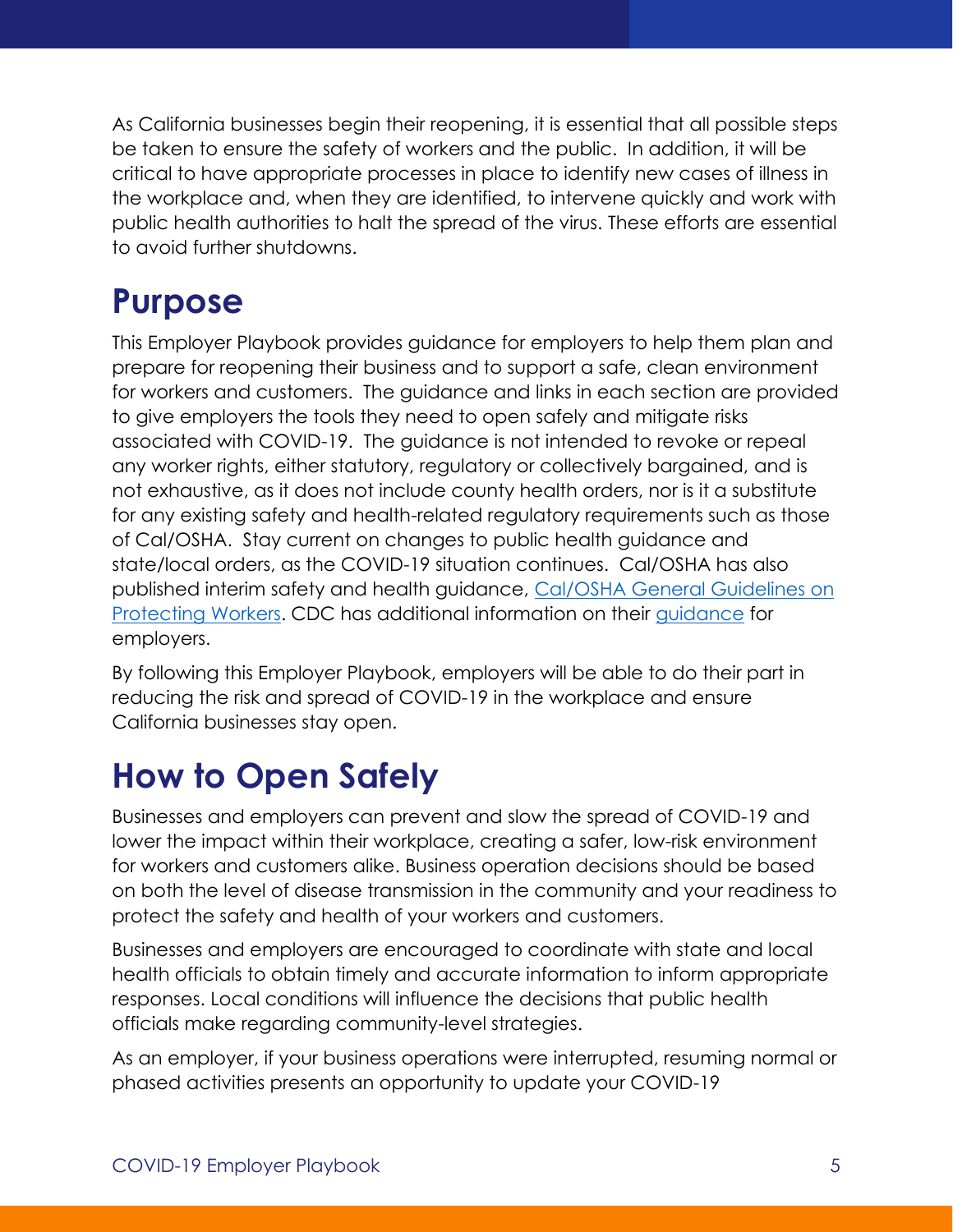preparedness, response, and control plans. All employers must implement (and update as necessary) a plan that:

- Is specific to your workplace,
- Identifies all areas and job tasks with potential exposures to COVID-19,
- Includes control measures to eliminate or reduce such exposures,
- Maintains healthy business operations,
- Maintains a healthy work environment,
- Provides effective training for workers, and
- Encourages workers to give input into an effective workplace plan.

Talk with your workers about planned changes and seek their input. Additionally, collaborate with workers and unions to effectively communicate important COVID-19 information. All employers need to consider how best to decrease the spread of COVID-19 and lower the impact in your workplace. The following sections of this Employer Playbook provide industry specific guidelines, checklists and case studies to guide employers and businesses on how to safely reopen and stay open.

### <span id="page-6-0"></span>**INDUSTRY-SPECIFIC GUIDANCE AND CHECKLISTS**

Before reopening, all facilities must:

- 1. Perform a detailed risk assessment and create a work site-specific COVID-19 prevention plan
- 2. Train workers on how to limit the spread of COVID-19. This includes how to screen themselves for symptoms and when to stay home
- 3. Set up individual control measures and screenings
- 4. Put disinfection protocols in place
- 5. Establish physical distancing guidelines
- 6. Establish universal face covering requirements (with allowed exceptions) in accordance with [CDPH guidelines.](https://www.cdph.ca.gov/Programs/CID/DCDC/CDPH%20Document%20Library/COVID-19/Guidance-for-Face-Coverings_06-18-2020.pdf) Additionally, refer to **Appendix A: Resources** for further guidance for employers and workers in enforcing mask requirements.

As California reopens, every business will need to create a safer environment for their workers and customers. CDPH and Cal/OSHA have issued state wide [Industry-Specific Guidance and Checklists](https://covid19.ca.gov/industry-guidance/) to help employers as they reopen their businesses. The guidance is designed to meet the needs of each industry sector but are also customizable to meet individual business needs.

The guidance conveys the topics to be covered in a worksite specific COVID-19 prevention plan that employers and managers will create to outline policies and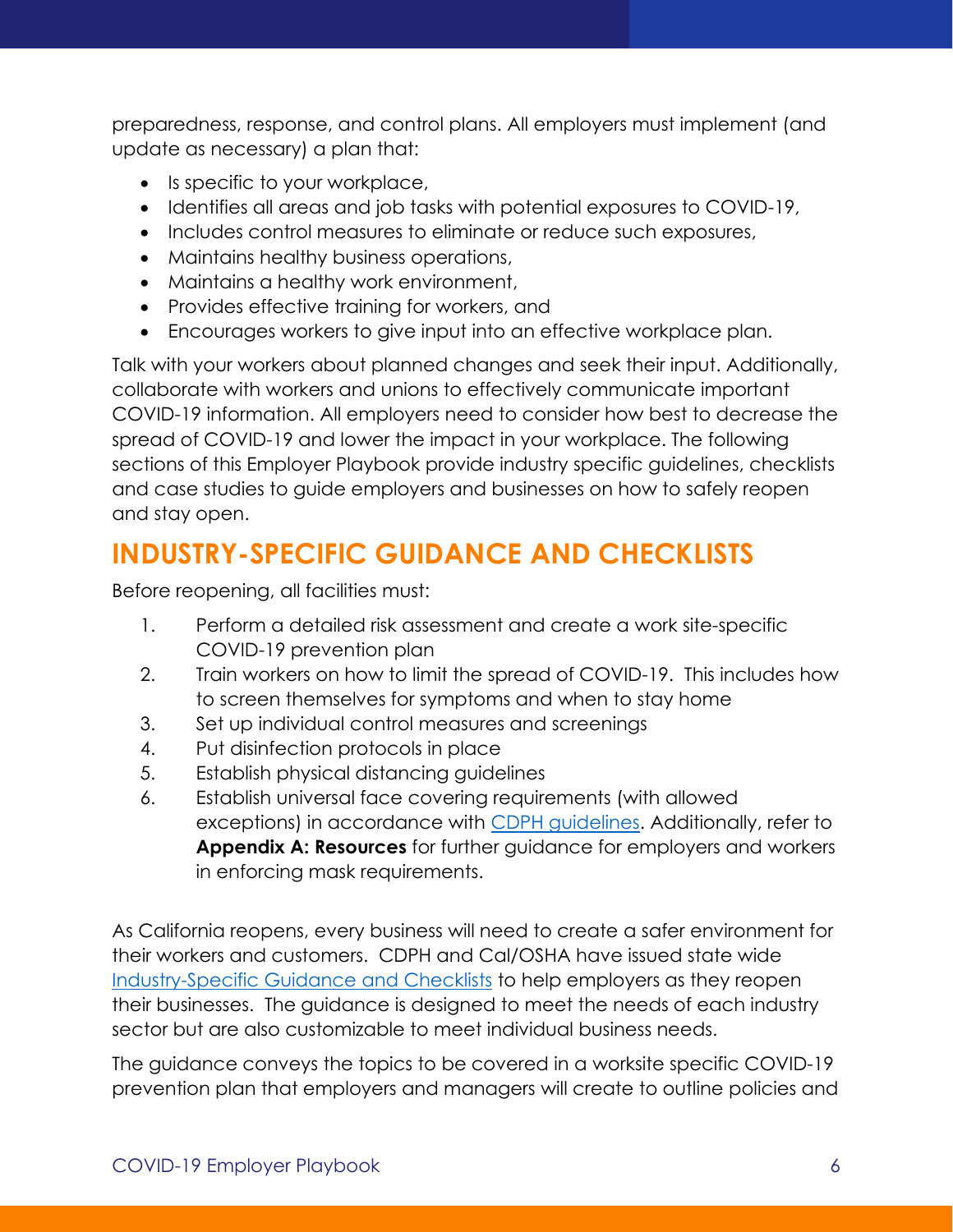procedures for their workers and customers to follow. Worksite-specific plans are critical in helping to prevent the spread of COVID-19 throughout the workplace. These plans will contain details and instructions such as how to communicate with the local health department (LHD) regarding COVID-19 cases among workers, training and communication for workers and worker representatives, and what to do if there is an outbreak.

The guidance also contains topics for worker training that should be incorporated into the worksite specific plan. Effective training is critical to helping workers and worker representatives understand their role in preventing the spread of COVID-19. These topics include information on how to self-screen for COVID-19 symptoms at home, which underlying health conditions may make individuals more susceptible to contracting the virus, and the importance of physical distancing, use of face coverings, and handwashing, both at work and off work time.

Along with training, the guidance includes instructions and recommendations for individual control measures. These measures are critical in ensuring workers, vendors, or others who are exhibiting symptoms of COVID-19 do not enter the workplace or establishment. Individual control measures include instructions for how to screen workers as well as how workers can screen themselves for symptoms.

The Industry-Specific Guidance and Checklists also provide employers with directions for effective cleaning and disinfecting protocols as well as physical distancing guidelines. Both of which are essential in slowing and preventing the spread of COVID-19. Implementing measures to properly clean and disinfect the workplace as well as maintaining proper physical distancing should be included in an employer's worksite specific plan.

The business sectors included in the industry-specific guidance and checklists include, but are not limited to, the following:

| <b>Agriculture &amp; livestock</b> | <b>Hotels &amp; lodging</b>            | <b>Ports</b>                          |
|------------------------------------|----------------------------------------|---------------------------------------|
| <b>Auto Dealerships</b>            | Life sciences                          | <b>Professional sports (without</b>   |
| <b>Childcare</b>                   | <b>Limited services</b>                | live audiences)                       |
| <b>Communications</b>              | <b>Logistics &amp; warehousing</b>     | <b>Public transit &amp; intercity</b> |
| infrastructure                     | <b>Facilities</b>                      | passenger rail                        |
| <b>Construction</b>                | <b>Manufacturing</b>                   | <b>Real estate transaction</b>        |
| Day camps                          | mining & logging                       | <b>Retail</b>                         |
| <b>Delivery services</b>           | <b>Music, film &amp; TV production</b> | <b>Schools</b>                        |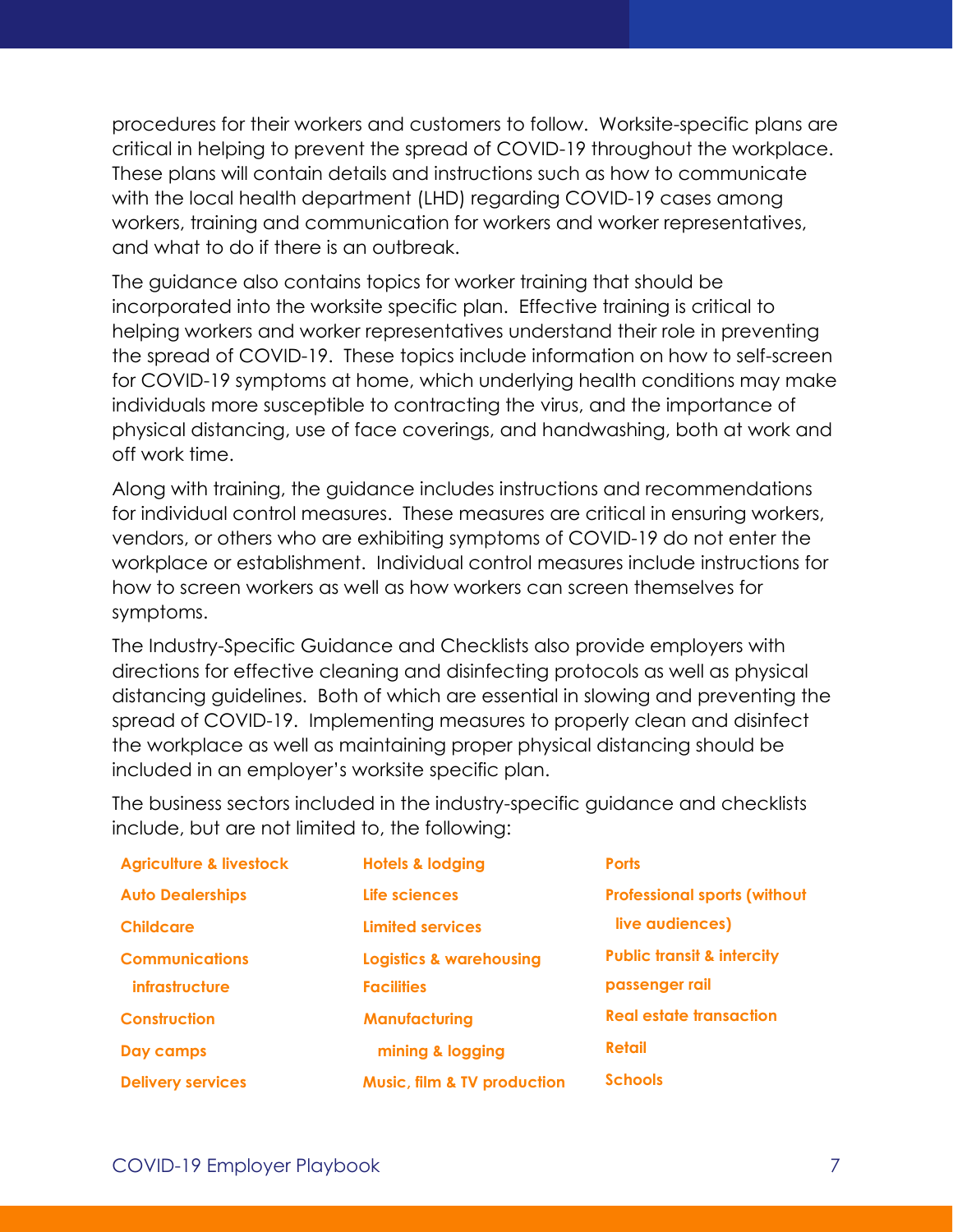| <b>Energy &amp; utilities</b>        | <b>Office workspaces</b>               |
|--------------------------------------|----------------------------------------|
| <b>Family friendly practices for</b> | <b>Outdoor museums</b>                 |
| employers                            | <b>Place of worship &amp; cultural</b> |
| <b>Food packing</b>                  | <b>ceremonies</b>                      |

**Support for working families Shopping centers Take-out restaurants**

For access to guidance on these individual business sectors, please reference **[Appendix A: Resources](#page-27-0)** for the complete list of references.

If an employer is unsure if a specific activity is allowed, they may seek advice by emailing [essentialservicesinquiries@cdph.ca.gov.](mailto:essentialservicesinquiries@cdph.ca.gov)

For the most up- to-date information, please see the state's COVID-19 website at<https://covid19.ca.gov/> and your local public health department website.

# <span id="page-8-0"></span>**What to do if there is a Case of COVID-19 in the Workplace**

### <span id="page-8-1"></span>**MANAGING CASES AND RETURN TO WORK**

**This [guidance](https://www.cdph.ca.gov/Programs/CID/DCDC/Pages/COVID-19/Workplace-Outbreak-Employer-Guidance.aspx) is not intended for use in managing or preventing outbreaks in healthcare, congregate living settings, or other workplaces where the California Aerosol Transmissible Diseases (ATD) standard** (title 8 [section 5199\)](https://www.dir.ca.gov/title8/5199.html) **applies.**

Cal/OSHA has the following guidance for healthcare facilities:

- [Hazard Alert: COVID-19 PPE Availability](https://www.dir.ca.gov/dosh/coronavirus/Hazard-Alert-Access-to-Respirators.html)
- [Interim Guidance on Severe Respirator Supply Shortages](https://www.dir.ca.gov/dosh/coronavirus/Cal-OSHA-Guidance-for-respirator-shortages.pdf)
- Interim Guidance for Protecting Hospital Workers from Exposure to [Coronavirus Disease \(COVID-19\)](https://www.dir.ca.gov/dosh/coronavirus/COVID-19-Interim-Guide-for-Hospital-Workers.html#medServ)
- [Interim Guidance for Protecting Workers at Skilled Nursing and Long-term](https://www.dir.ca.gov/dosh/Coronavirus/Skilled-Nursing.html)  [Care Facilities](https://www.dir.ca.gov/dosh/Coronavirus/Skilled-Nursing.html)

If an employer discovers a worker who has tested positive for COVID-19 or a worker who has symptoms, they should make sure the worker does not remain at work, and the employer should work with their LHD to follow guidance about isolation or quarantine, possible testing, and when it is appropriate for the worker to return to work. Employers should support the need for workers to be able to be off work for the protection of others by flexible leave policies.

Employers should be proactive and keep in mind that identification of even a single positive case among workers may quickly develop into an outbreak. As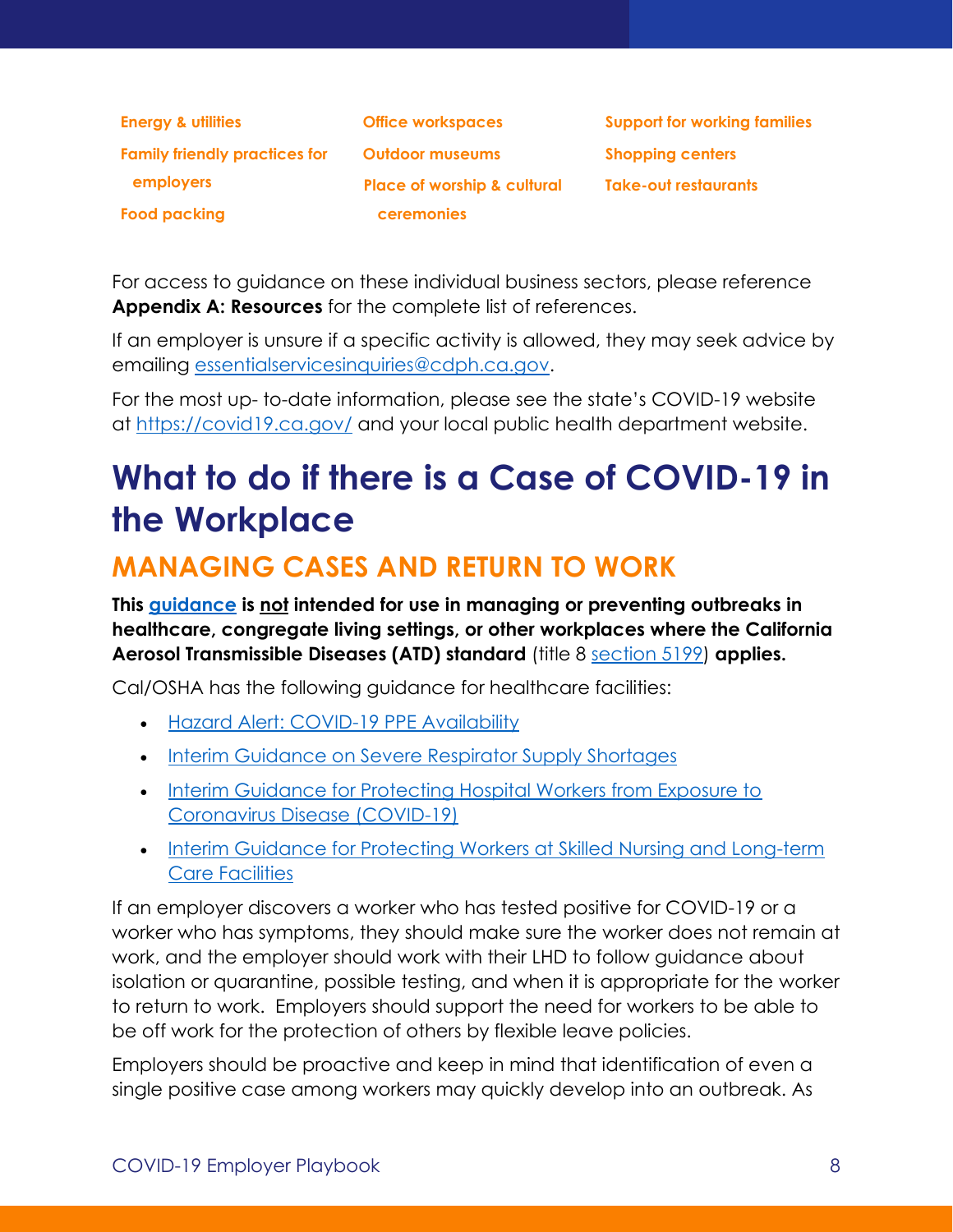outbreak circumstances and work practices vary, employers may need assistance from their [LHD](https://www.cdph.ca.gov/Pages/LocalHealthServicesAndOffices.aspx) to plan and coordinate a responsethat meets the needs of the workplace.

In non-healthcare or non-residential congregate setting workplaces, an [outbreak](https://www.cdph.ca.gov/Programs/CID/DCDC/Pages/COVID-19/OutbreakDefinitionandReportingGuidance.aspx) is three or more laboratory-confirmed cases of COVID-19 among employees who live in different households within a two-week period. As of July 28, 2020, employers are required to report outbreaks to the LHD in the jurisdiction where the workplace is located and the LHDs of residence of employees with COVID-19.

Steps to respond to a positive case of COVID-19 or an outbreak should be included in the employer's worksite specific plan. It is the responsibility of every employer to protect the health and wellbeing of their workers and knowing what to do in the event of an outbreak can help slow and stop the spread.

The guidance provides employers with the tools and steps to respond to cases of COVID-19 in the workplace including but not limited to:

- What workers should do if they are having symptoms
- The importance of communicating and coordinating with the LHD
- Understanding reporting requirements for reporting to Cal/OSHA
- Testing and Contact Tracing in the Workplace
- What a close contact is
- Confidentiality of workers
- [Cleaning and disinfecting](https://www.cdc.gov/coronavirus/2019-ncov/community/reopen-guidance.html) workspaces
- When it is appropriate to return to work
- Re-evaluating the workplace plan to prevent further outbreaks

Employers should also consult (see **[Appendix A: Resources](#page-27-0)** for additional resources):

- CDC guidance for [businesses](https://www.cdc.gov/coronavirus/2019-ncov/community/guidance-business-response.html?CDC_AA_refVal=https%3A%2F%2Fwww.cdc.gov%2Fcoronavirus%2F2019-ncov%2Fspecific-groups%2Fguidance-business-response.html) and [small businesses](https://www.cdc.gov/coronavirus/2019-ncov/community/guidance-small-business.html) for information on preventing outbreaks; and
- The California statewide [industry-specific guidance](https://covid19.ca.gov/industry-guidance/) to reduce risk during and after reopening of businesses.

#### <span id="page-9-0"></span>**Case Identification Preparedness**

The following table provides actions employers must take to prepare for identification of COVID-19 cases in their workplace.

#### **Case Identification Preparedness Actions**



Designate a workplace infection prevention coordinator (to the extent one has not already been designated) to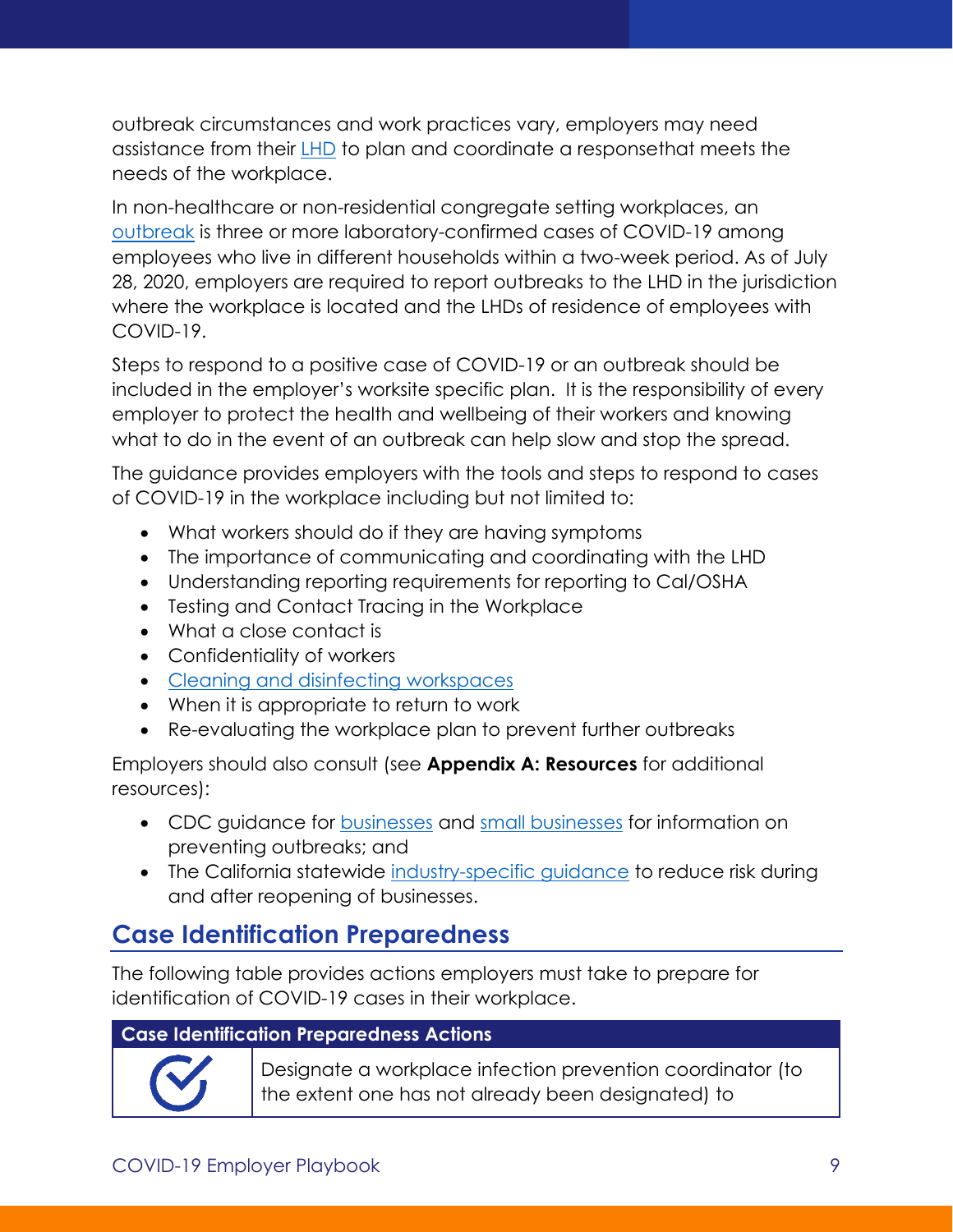| <b>Case Identification Preparedness Actions</b> |                                                                                                                                                                                                                                                                                                                                                                                                                                                                                                                                                                                                                                                                                                                                                                                                                                                                                                                                                                                                                                                                                                                                                                                                                                                                                                                                                                                                                                                              |
|-------------------------------------------------|--------------------------------------------------------------------------------------------------------------------------------------------------------------------------------------------------------------------------------------------------------------------------------------------------------------------------------------------------------------------------------------------------------------------------------------------------------------------------------------------------------------------------------------------------------------------------------------------------------------------------------------------------------------------------------------------------------------------------------------------------------------------------------------------------------------------------------------------------------------------------------------------------------------------------------------------------------------------------------------------------------------------------------------------------------------------------------------------------------------------------------------------------------------------------------------------------------------------------------------------------------------------------------------------------------------------------------------------------------------------------------------------------------------------------------------------------------------|
|                                                 | implement COVID-19 infection prevention procedures and to                                                                                                                                                                                                                                                                                                                                                                                                                                                                                                                                                                                                                                                                                                                                                                                                                                                                                                                                                                                                                                                                                                                                                                                                                                                                                                                                                                                                    |
|                                                 | manage COVID-related issues among workers.                                                                                                                                                                                                                                                                                                                                                                                                                                                                                                                                                                                                                                                                                                                                                                                                                                                                                                                                                                                                                                                                                                                                                                                                                                                                                                                                                                                                                   |
|                                                 | Ensure that sick leave policies are sufficiently generous and<br>flexible to enable workers who are sick to stay home without<br>penalty and ensure that workers are aware of such policies. As<br>applicable, employers should also make their workers aware of<br>the following leave entitlements:<br>Private employers with fewer than 500 workers. Through<br>December 31, 2020, the federal Families First Coronavirus<br>Response Act requires such employers to provide up to<br>80 hours of paid leave to workers for COVID-19-related<br>reasons. Covered employers must provide notice to their<br>workers of this benefit. More information on FFCRA paid<br>leave benefits is available from the Wage and Hour<br>Division of the U.S. Department of Labor.<br>Employers with 500 or more workers in the food sector.<br><b>Executive Order N-51-20 requires certain employers to</b><br>provide paid sick leave to food sector workers. Covered<br>employers must provide notice to their workers of this<br>benefit. More information on Food Sector Worker paid<br>leave benefits is from the Labor Commissioner's Office.<br>Employees may be entitled to up to 12 weeks of job-<br>protected leave under the California Family Rights Act<br>for their own serious health condition, or to care for a<br>spouse, parent, or dependent child with a serious health<br>condition. Refer to the following <b>FAQ</b> for more<br>information. |
|                                                 | Instruct workers to stay home and report to the employer if<br>they are having symptoms of COVID-19, were diagnosed with<br>COVID-19, or are awaiting test results for COVID-19.                                                                                                                                                                                                                                                                                                                                                                                                                                                                                                                                                                                                                                                                                                                                                                                                                                                                                                                                                                                                                                                                                                                                                                                                                                                                             |
|                                                 | Develop mechanisms for tracking suspected and confirmed<br>cases among workers in coordination with your LHD.                                                                                                                                                                                                                                                                                                                                                                                                                                                                                                                                                                                                                                                                                                                                                                                                                                                                                                                                                                                                                                                                                                                                                                                                                                                                                                                                                |
|                                                 | Identify contact information for the local health department in<br>the jurisdiction where the workplace is located. Employers must<br>notify the LHD where the workplace is located and where the<br>workers live. In non-healthcare or non-residential congregate<br>setting workplaces, an outbreak is three or more laboratory-                                                                                                                                                                                                                                                                                                                                                                                                                                                                                                                                                                                                                                                                                                                                                                                                                                                                                                                                                                                                                                                                                                                           |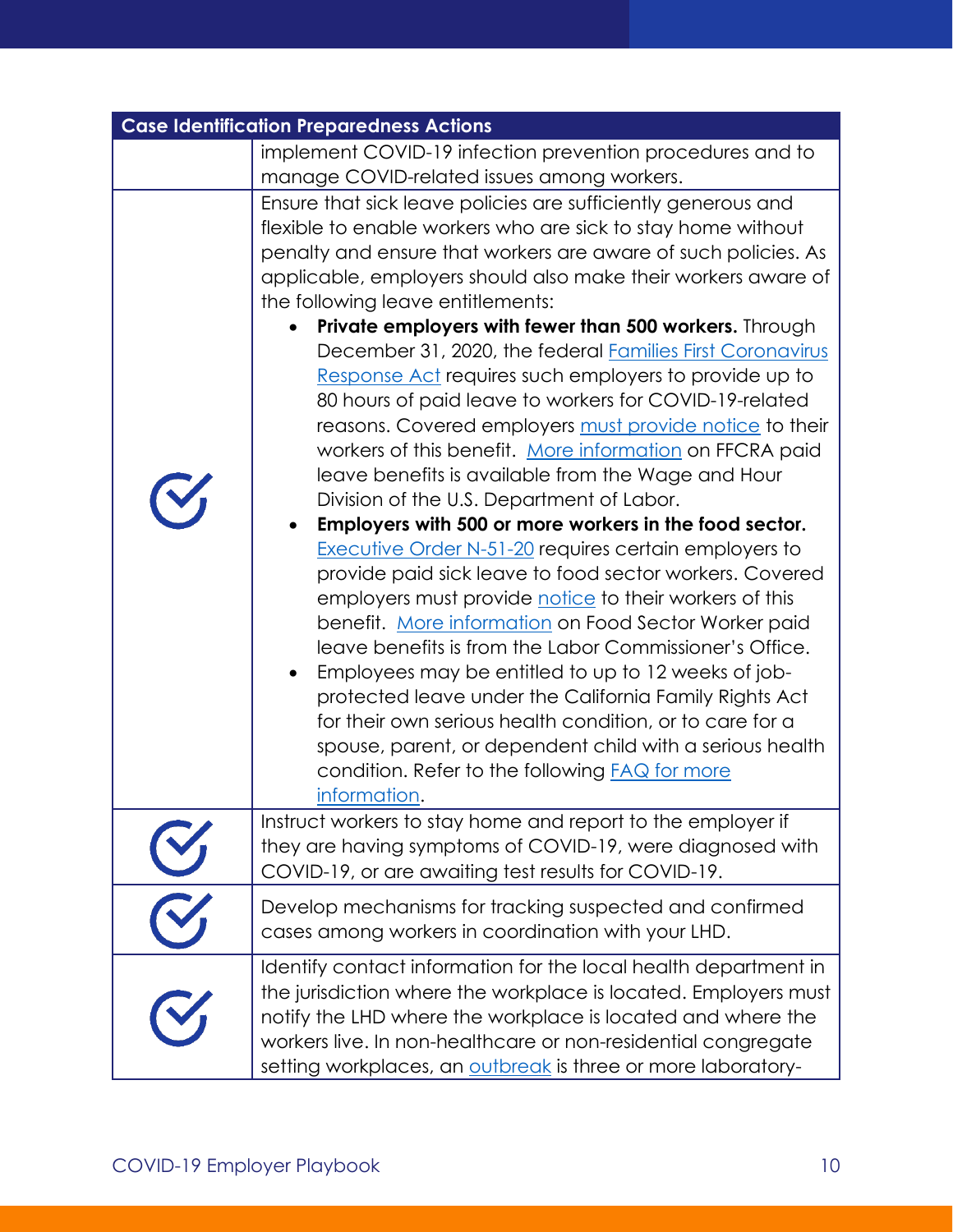confirmed cases of COVID-19 among workers who live in different households within a two-week period.

#### <span id="page-11-0"></span>**Communication of Identified Cases of COVID-19**

The following tables identify the considerations for employers in reporting cases to the LHD and communication with their workers.

Please note, the LHD in the jurisdiction where the workplace is located may have specific criteria for case reporting requirements. Employers must follow the specific instructions of their LHD, if available. See **[Reporting COVID-19 Cases to](#page-20-2)  [Cal/OSHA](#page-20-2)** section for more information.

| <b>Considerations for Employers to Communicate Identified Cases of COVID-19</b><br>to LHD |                                                                                                                                                                                                                                                                          |
|-------------------------------------------------------------------------------------------|--------------------------------------------------------------------------------------------------------------------------------------------------------------------------------------------------------------------------------------------------------------------------|
|                                                                                           | LHDs regularly transmit and protect confidential health<br>information. Securely sharing confidential information about<br>workers with COVID-19 is critical for the LHD to provide<br>comprehensive support to the employer and protect the<br>health of the community. |
|                                                                                           | Workers in a workplace may live in counties/jurisdictions<br>outside of where the workplace is located. When the case<br>reporting threshold is met, employers must notify the LHD in any<br>jurisdiction where a COVID-19 positive worker resides.                      |
|                                                                                           | Typically, the LHD in the jurisdiction where the workplace is<br>located gives guidance to the employer on managing an<br>outbreak.                                                                                                                                      |
|                                                                                           | Communicate with the LHD on how frequently the LHD<br>expects updates from the employer on newly identified cases<br>and symptomatic workers in the workplace.                                                                                                           |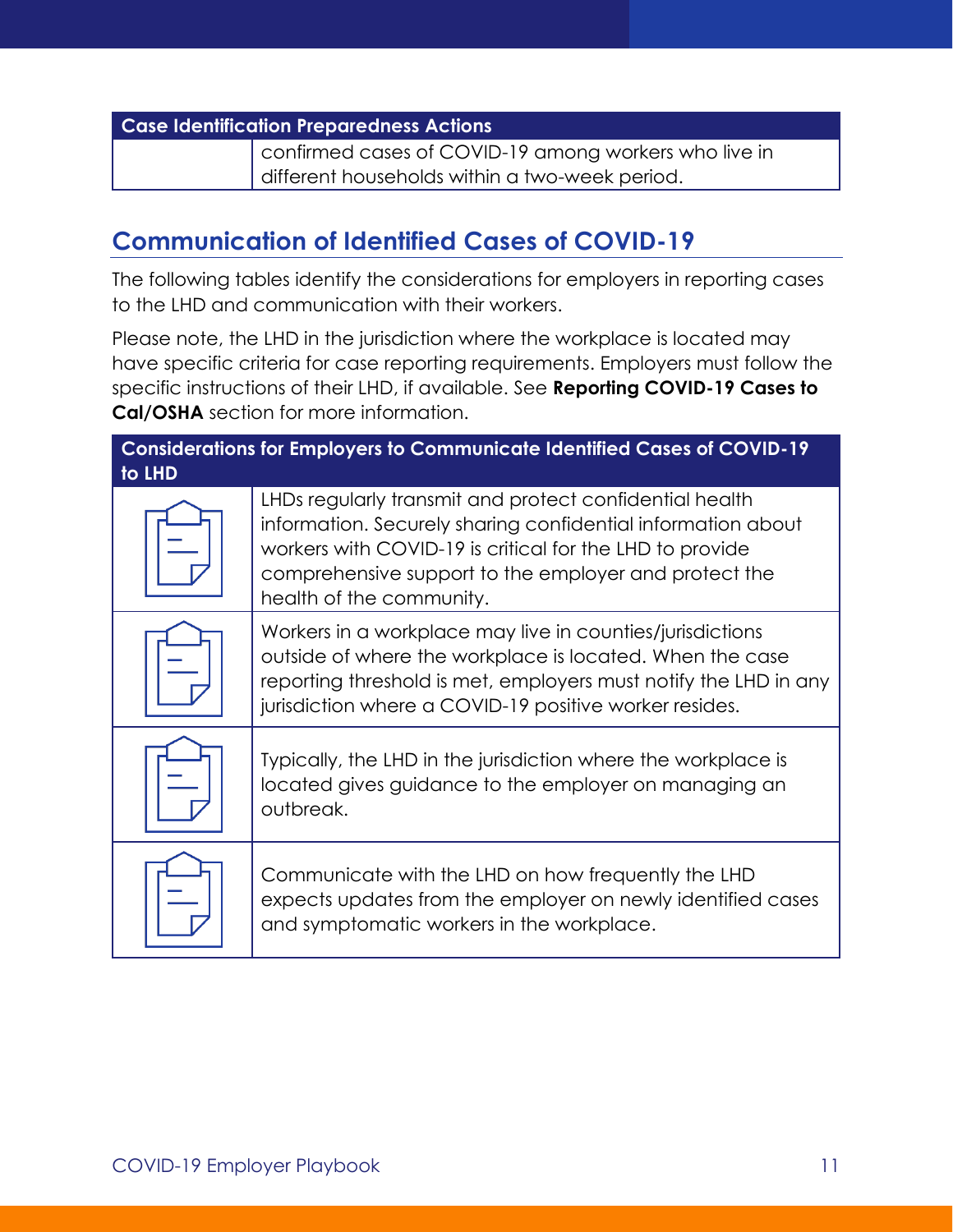#### **Considerations for Employers to Communicate Identified Cases of COVID-19 to LHD**



Share a roster of all workers with the LHD in the jurisdiction where the workplace is located.

• An employer may be asked by the LHD to provide additional information on the workers, including job description, location, work schedule, city and county of residence, and other details that could help inform the investigation and determine which other workers in the workplace may be at risk of COVID-19 infection.

| <b>Considerations for Employers to Communicate Identified Cases of COVID-19</b><br>to Workers |                                                                                                                                                                                                                                                                                                                                                                  |
|-----------------------------------------------------------------------------------------------|------------------------------------------------------------------------------------------------------------------------------------------------------------------------------------------------------------------------------------------------------------------------------------------------------------------------------------------------------------------|
|                                                                                               | Employers must make every effort to maintain the<br>confidentiality of workers with suspected or confirmed COVID-<br>19 infection when communicating with other workers.<br>Employers should refer to the guidelines issued by DFEH and<br>EEOC.                                                                                                                 |
|                                                                                               | Employers must notify all workers who were potentially<br>exposed to the individuals with COVID-19. Employers should<br>work collaboratively with workers to gain access to healthcare<br>necessary to address the workers exposure, which may be<br>especially important for those with high-risk medical conditions<br>(e.g., immune compromise or pregnancy). |
|                                                                                               | Close contacts of cases should be given instructions on home<br>quarantine and symptom monitoring, information regarding<br>the closest COVID-19 testing sites, referral to their LHD.                                                                                                                                                                           |
|                                                                                               | Provide any workers who are sent home before or during a shift<br>with information about what to expect after they are sent<br>home (e.g., instructions to contact their medical provider or<br>LHD about testing, and information regarding sick leave rights<br>under federal, state, and local laws and company policies,<br>return-to-work requirements).    |
|                                                                                               | Include worker representative groups in communicating<br>strategies.                                                                                                                                                                                                                                                                                             |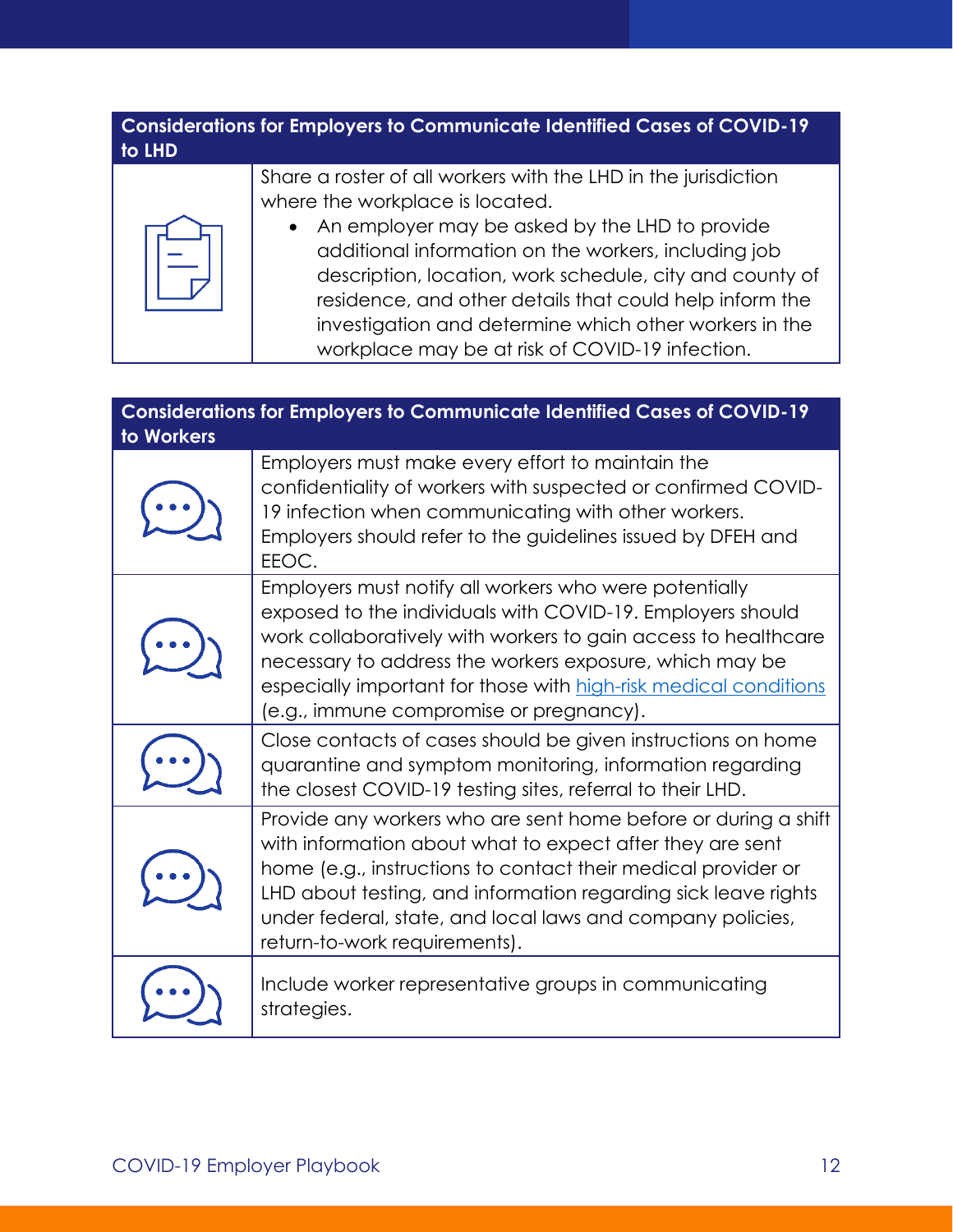| <b>Considerations for Employers to Communicate Identified Cases of COVID-19</b><br>to Workers |                                                                                                                                                                                                                                                                                                                                                                                                                                                             |
|-----------------------------------------------------------------------------------------------|-------------------------------------------------------------------------------------------------------------------------------------------------------------------------------------------------------------------------------------------------------------------------------------------------------------------------------------------------------------------------------------------------------------------------------------------------------------|
|                                                                                               | If the facility uses contract or temporary workers, identify who<br>(host or contractor employer) should communicate<br>information and instructions to these individuals.                                                                                                                                                                                                                                                                                  |
|                                                                                               | All workers in the workplace should follow all instructions for<br>infection prevention and outbreak management measures<br>from the host employer, the LHD where the workplace is<br>located, and the LHD where they reside.                                                                                                                                                                                                                               |
|                                                                                               | In some outbreaks, but not all, workers who were never<br>symptomatic and did not have close contact with any of the<br>laboratory confirmed cases may continue to work, as long as<br>the employer has implemented all control measures as<br>recommended by public health authorities, Cal/OSHA, or<br>other regulatory bodies. The LHD will make this determination<br>based on strategies being used to control the outbreak and<br>identify new cases. |

#### <span id="page-13-0"></span>**Preventing Further Spread in the Workplace**

The following table provides actions that employers should take in order to prevent the further spread of COVID-19 in the workplace after a case has been identified.

| <b>Actions for Preventing Further Spread in the Workplace</b> |                                                                                                                                                                                                                                                                                                                                                                                 |
|---------------------------------------------------------------|---------------------------------------------------------------------------------------------------------------------------------------------------------------------------------------------------------------------------------------------------------------------------------------------------------------------------------------------------------------------------------|
|                                                               | Employers should seek guidance from the LHD to develop a<br>testing strategy to determine who needs to be tested.                                                                                                                                                                                                                                                               |
| $\mathbf{C}$                                                  | If testing is limited, or not recommended, your LHD may<br>recommend alternative methods for controlling the outbreak,<br>including but not limited to tracing all close contacts of<br>confirmed cases and instructing those individuals to<br>quarantine, conducting sample pooling (group testing), or<br>temporarily closing the workplace and quarantining all<br>workers. |
|                                                               | Employer must provide information to the LHD on the<br>confirmed COVID-19 case workers in the workplace, including<br>job titles, work areas, close contacts in the workplace, dates of<br>symptom onset, and shifts worked while infectious.                                                                                                                                   |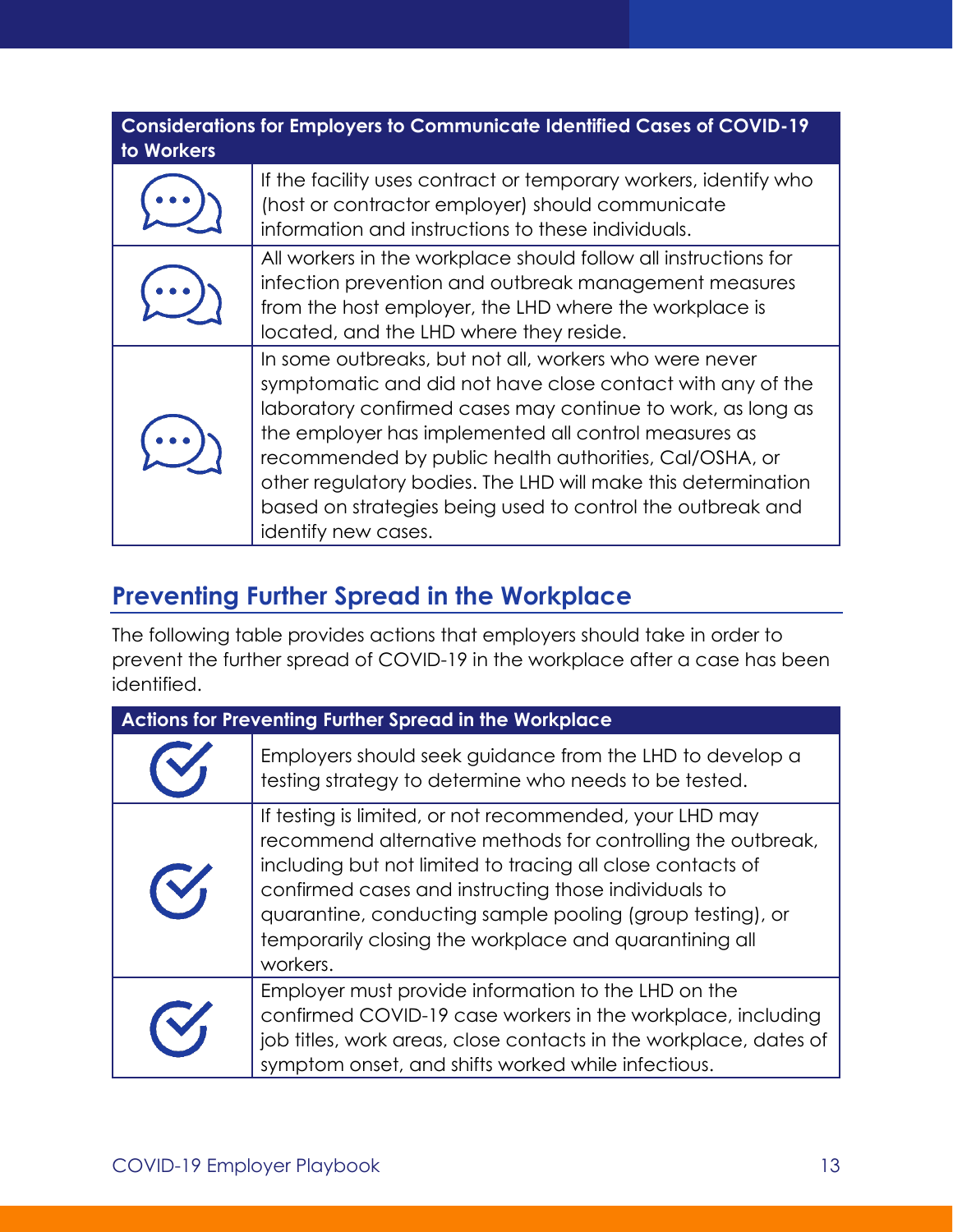| Actions for Preventing Further Spread in the Workplace                                                                                                                                                                                                                                                      |
|-------------------------------------------------------------------------------------------------------------------------------------------------------------------------------------------------------------------------------------------------------------------------------------------------------------|
| Establish if the employer, LHD, or both will conduct interviews of<br>the cases to determine their close contacts.                                                                                                                                                                                          |
| In consultation with the LHD, interview workers with laboratory-<br>confirmed COVID-19 by phone to determine when their<br>symptoms began, the shifts they worked during their infectious<br>period, and to identify other workers with whom they had<br>close contact during their infectious period.      |
| A close contact is someone who spent 15 minutes or more<br>within 6 feet of an individual with COVID-19 infection during<br>their infectious period, which includes, at a minimum, the 48<br>hours before the individual developed symptoms.                                                                |
| Close contacts should be instructed to quarantine at home for<br>14 days from their last known contact with the worker with<br>COVID-19 and should be tested for COVID-19.                                                                                                                                  |
| Use employment records to verify shifts worked during the<br>infectious period and other workers who may have worked<br>closely with them during that time period.                                                                                                                                          |
| While at home, close contacts should self-monitor daily for<br>COVID-19 symptoms (e.g., fever, chills, shaking chills, cough,<br>difficulty breathing, sore throat, congestion or runny nose,<br>fatigue, body or muscle aches, loss of taste or smell, nausea or<br>vomiting, diarrhea, loss of appetite). |

#### <span id="page-14-0"></span>**Considering Whether to Temporarily Suspend Operations**

The following table provides guidance to employers who may be considering whether or not to temporarily suspend operations due to a COVID-19 infection in the workplace.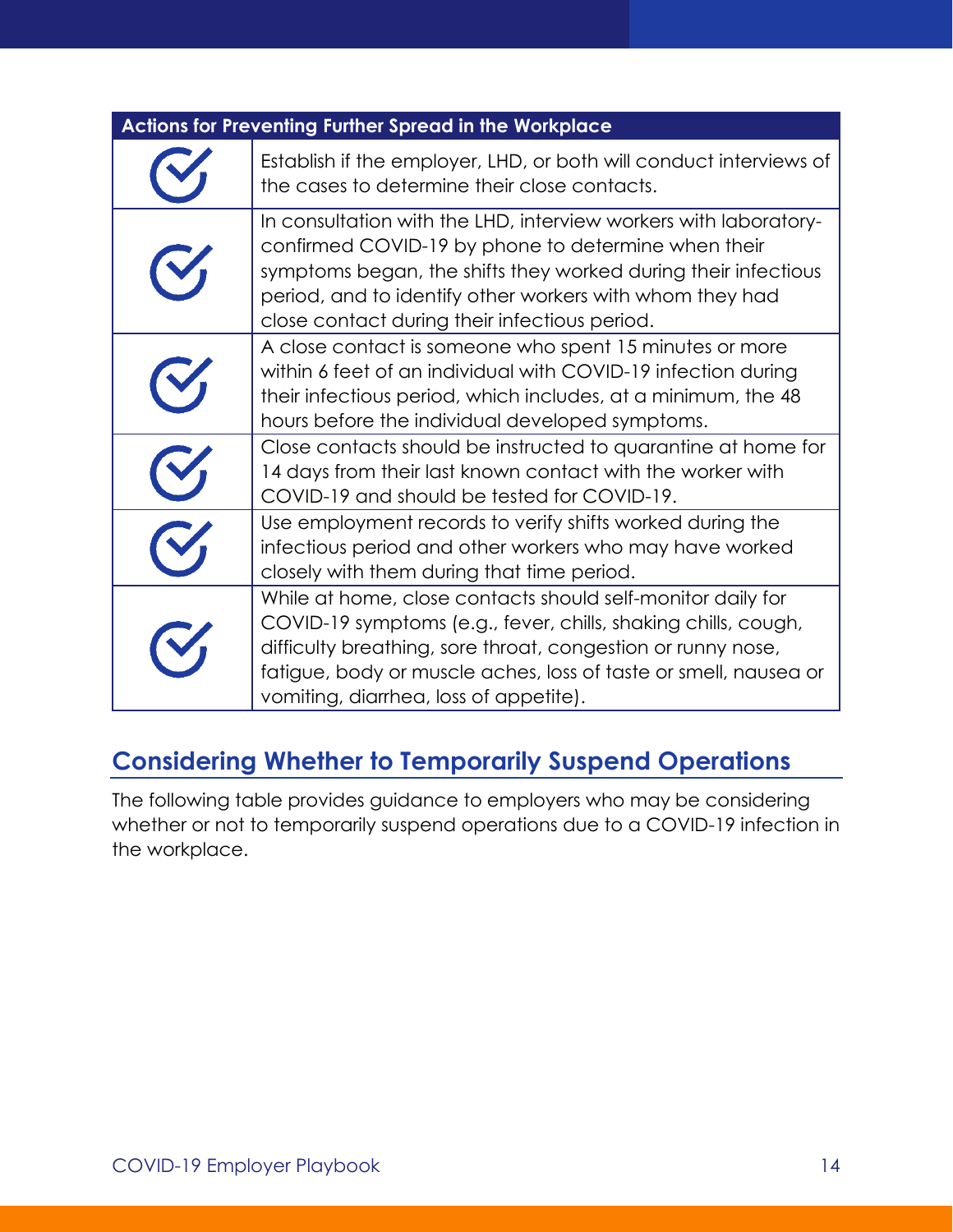| <b>Considerations for Employers on Whether to Temporarily Suspend Operations</b><br>Due to a COVID-19 Infection |                                                                                                                                                                                                                                                                                                                                                                                                                                                                                                               |
|-----------------------------------------------------------------------------------------------------------------|---------------------------------------------------------------------------------------------------------------------------------------------------------------------------------------------------------------------------------------------------------------------------------------------------------------------------------------------------------------------------------------------------------------------------------------------------------------------------------------------------------------|
|                                                                                                                 | Businesses may elect to voluntarily suspend operations when a<br>case of COVID-19, exposure to COVID-19, or an outbreak has<br>occurred in the workplace. This would allow investigation of<br>the exposure and thorough cleaning and disinfection.<br>Businesses may elect to do this if the exposure is in a worker,<br>customer, or visitor of the workplace. To understand more<br>about if this decision is right for your business, you can contact<br>your local health department (LHD) for guidance. |
|                                                                                                                 | The local health department in the jurisdiction where the<br>workplace is located has the authority to close business<br>operations while an exposure is investigated, or an outbreak is<br>being managed.                                                                                                                                                                                                                                                                                                    |
|                                                                                                                 | Criteria for making a determination for closure may include the<br>size of the workforce, the number or percentage the workforce<br>impacted, the vulnerability of consumers who visit the business<br>to severe COVID-19 infection, or many other local factors,<br>including the epidemiology of disease spread in the<br>community at large.                                                                                                                                                               |
|                                                                                                                 | Local health departments may vary in their specific<br>requirements for workplace outbreak investigations, reporting,<br>and suspension of operations.                                                                                                                                                                                                                                                                                                                                                        |

#### <span id="page-15-0"></span>**Returning to Work**

Employers should consult with the LHD and most recent [CDC guidance](https://www.cdc.gov/coronavirus/2019-ncov/if-you-are-sick/steps-when-sick.html) for when a confirmed case may be released from home isolation and return to work. The following table includes the guidance from the CDC for reference. The LHD may recommend a strategy for return to work similar to the following, although some variation may occur by jurisdiction and outbreak.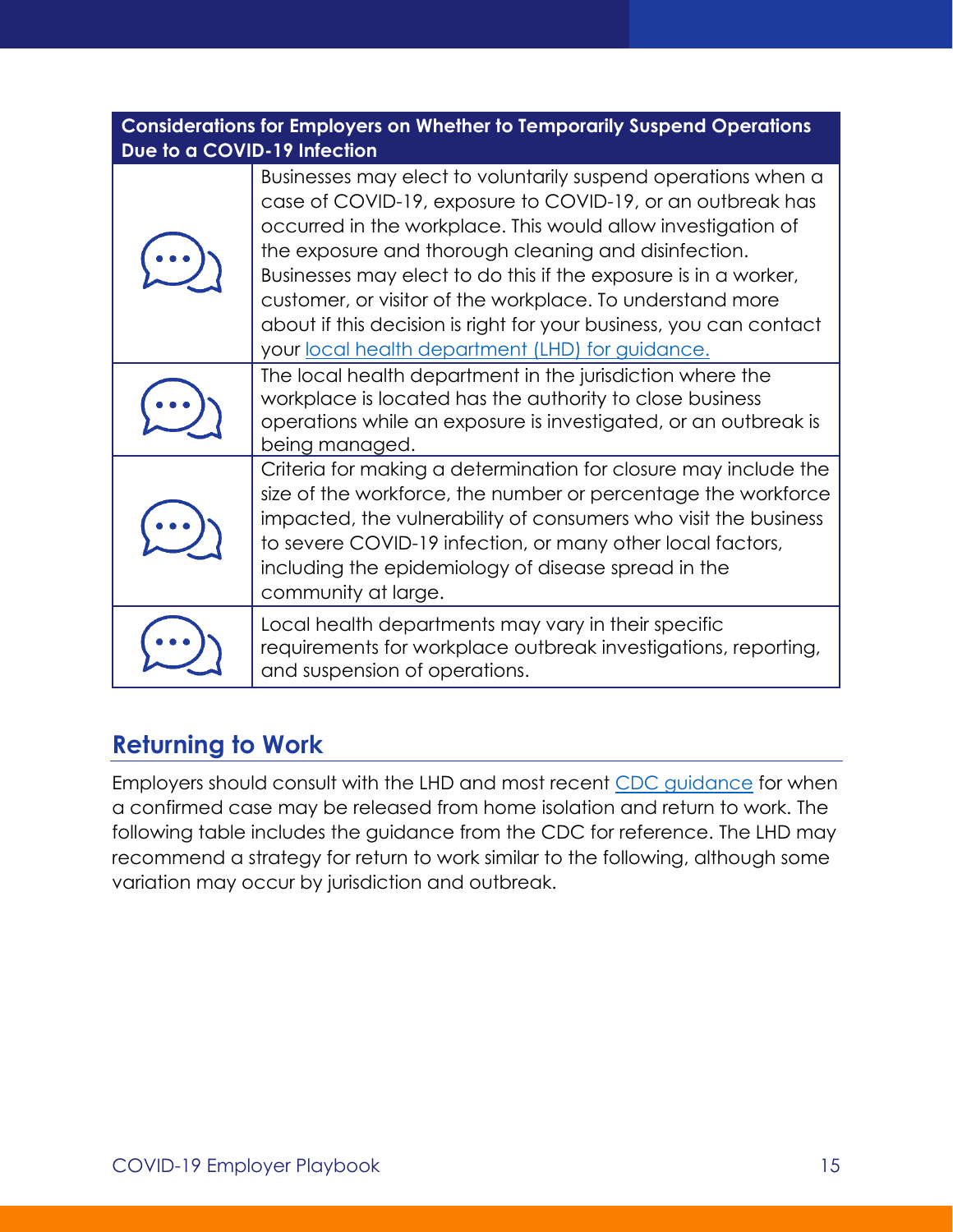| <b>Workers</b>                                                                                                              | <b>Minimum Criteria for Return to Work</b><br>(As of September 25, 2020)                                                                                                                                                                                                                   | <b>CDC Reference</b><br>Page<br>(Consult the most<br>recent CDC<br>guidance prior to<br>allowing the<br>worker to return to<br>work) |
|-----------------------------------------------------------------------------------------------------------------------------|--------------------------------------------------------------------------------------------------------------------------------------------------------------------------------------------------------------------------------------------------------------------------------------------|--------------------------------------------------------------------------------------------------------------------------------------|
| Symptomatic<br><b>Positive</b><br>Workers with<br>symptoms who are<br>laboratory<br>confirmed to have<br>COVID-19           | At least 1 day (24 hours) has passed<br>since last fever, defined as resolution<br>of fever without the use of fever-<br>reducing medications and<br>improvement in symptoms (e.g.,<br>cough, shortness of breath); and, at<br>least 10 days have passed since<br>symptoms first appeared. | For worker<br>cases who did<br>not require<br>hospitalization<br>For worker<br>cases who<br>required<br>hospitalizations             |
| Asymptomatic<br><b>Positive</b><br>Workers who never<br>had symptoms and<br>are laboratory<br>confirmed to have<br>COVID-19 | A minimum of 10 days has passed<br>since the date of their first positive<br>COVID-19 test. If they develop<br>symptoms, then the criteria for<br>laboratory confirmed cases with<br>symptoms apply.                                                                                       | Discontinuation<br>of Isolation                                                                                                      |
| Symptomatic<br><b>Negative</b><br>Workers who had<br>symptoms of<br>COVID-19 but test<br>result returned<br>negative        | Use the same criteria for return to<br>work as laboratory confirmed cases.                                                                                                                                                                                                                 |                                                                                                                                      |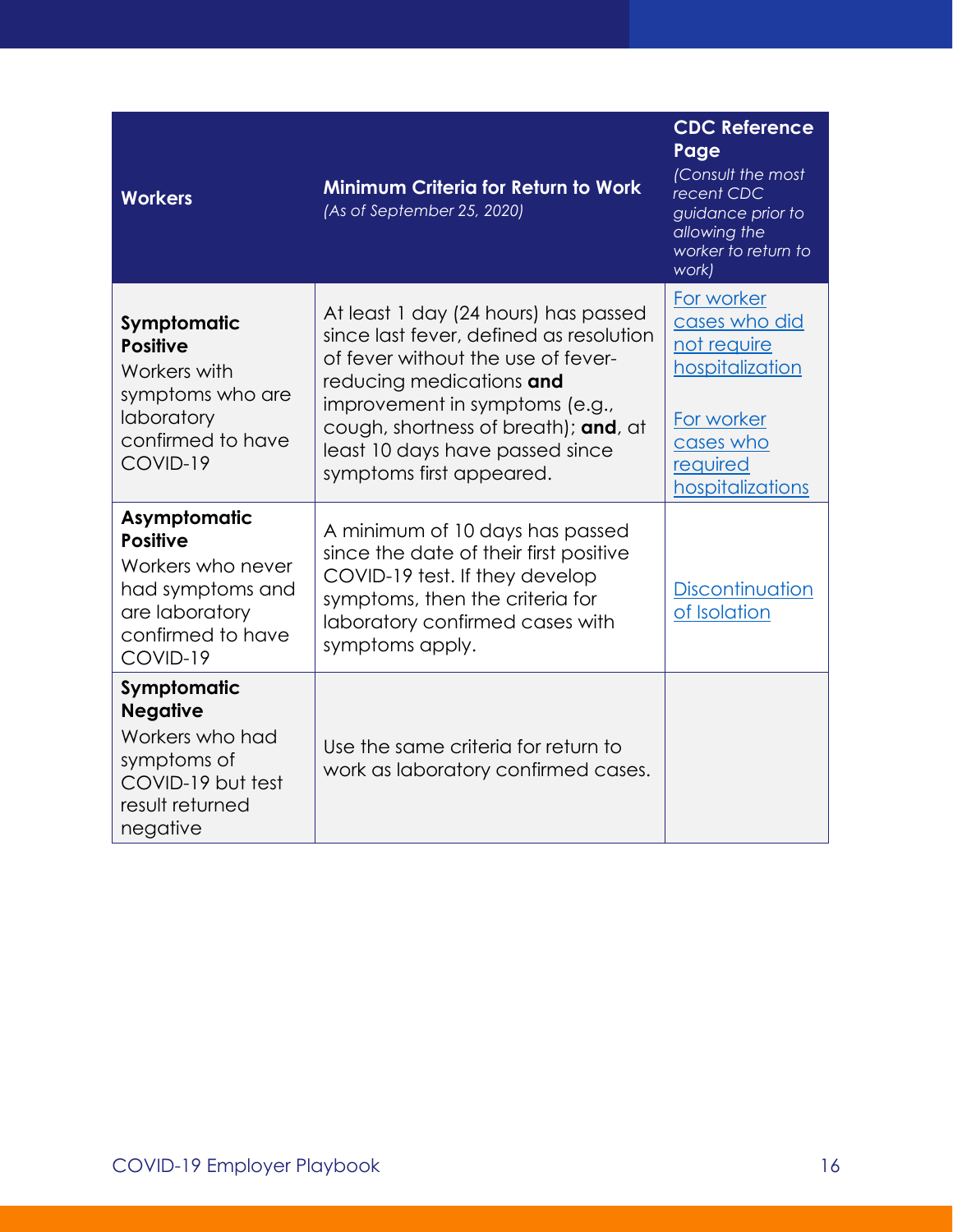| <b>Workers</b>                                                                                                                                                                          | <b>Minimum Criteria for Return to Work</b><br>(As of September 25, 2020)                                                                                                                                                                                                                                                                                                                                                                                                                            | <b>CDC Reference</b><br>Page<br>(Consult the most<br>recent CDC<br>guidance prior to<br>allowing the<br>worker to return to<br>work) |
|-----------------------------------------------------------------------------------------------------------------------------------------------------------------------------------------|-----------------------------------------------------------------------------------------------------------------------------------------------------------------------------------------------------------------------------------------------------------------------------------------------------------------------------------------------------------------------------------------------------------------------------------------------------------------------------------------------------|--------------------------------------------------------------------------------------------------------------------------------------|
| Asymptomatic<br><b>Negative</b><br>Workers who never<br>had symptoms but<br>were tested due to<br>close contact with a<br>laboratory-<br>confirmed case<br>patient and were<br>negative | Workers should quarantine at home<br>for 14 days after the last known<br>close contact with the case patient.<br>Symptoms can develop even after<br>testing negative within 14 days after<br>exposure. The LHD may consider<br>allowing earlier return to work only<br>for an worker in a critical<br>infrastructure industry in which the<br>essential operations of the<br>workplace would be compromised<br>by quarantine of the worker and no<br>alternate staff can perform the<br>same role.* |                                                                                                                                      |
| Symptomatic<br><b>Untested</b><br>Workers who had<br>symptoms of<br>COVID-19 but were<br>not tested                                                                                     | Testing is highly recommended. If<br>the worker cannot be tested, use<br>the same criteria for return to work<br>as laboratory confirmed cases.                                                                                                                                                                                                                                                                                                                                                     |                                                                                                                                      |

**CONCRETE**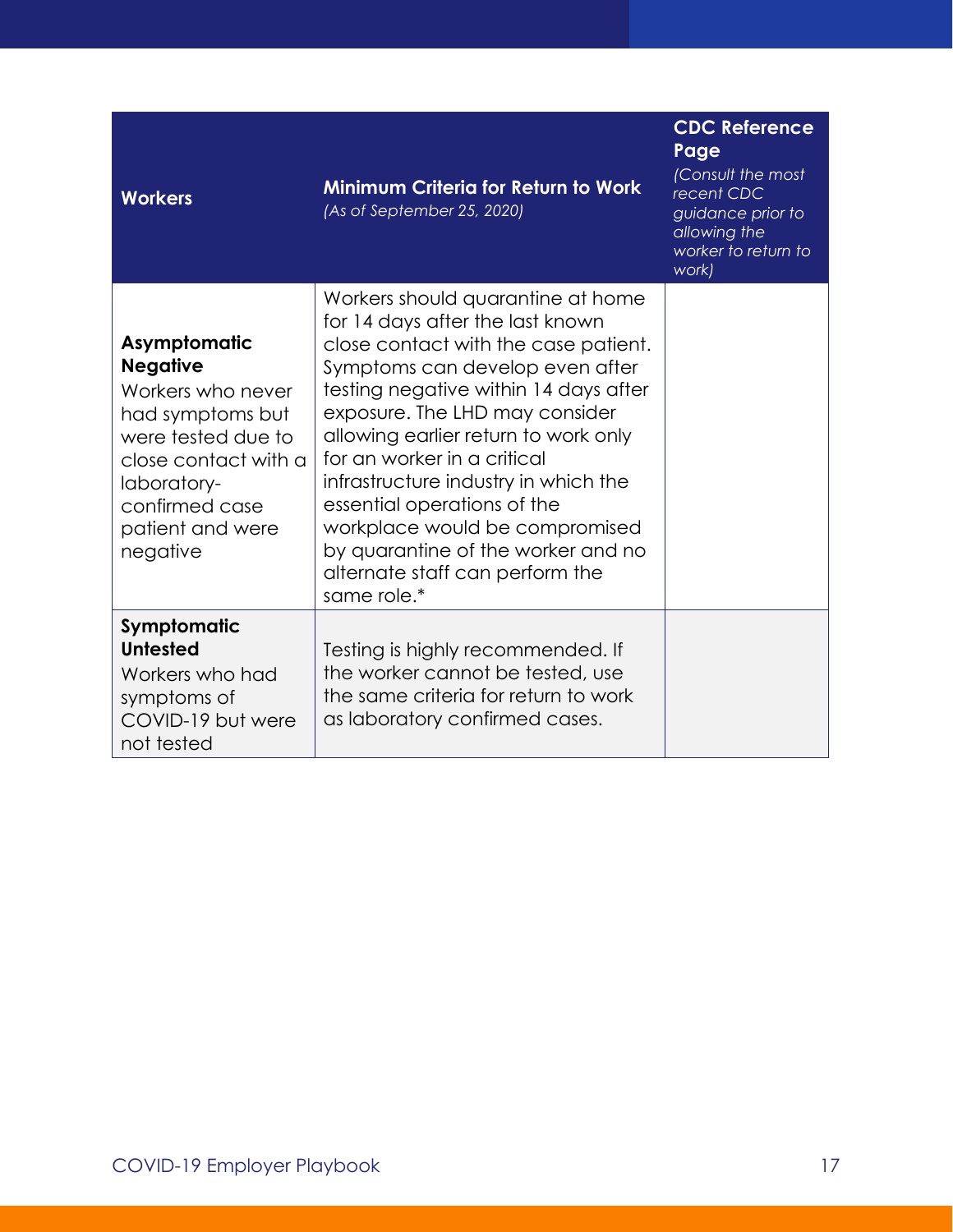| <b>Workers</b>                                                                                                                                                                                                                                                                                                                                                                                                                                 | <b>Minimum Criteria for Return to Work</b><br>(As of September 25, 2020)                                                                                                                                                                                                                                                                                                                                                                                                                                                                                                                                                                                                                                                                                           | <b>CDC Reference</b><br>Page<br>(Consult the most<br>recent CDC<br>guidance prior to<br>allowing the<br>worker to return to<br>work) |
|------------------------------------------------------------------------------------------------------------------------------------------------------------------------------------------------------------------------------------------------------------------------------------------------------------------------------------------------------------------------------------------------------------------------------------------------|--------------------------------------------------------------------------------------------------------------------------------------------------------------------------------------------------------------------------------------------------------------------------------------------------------------------------------------------------------------------------------------------------------------------------------------------------------------------------------------------------------------------------------------------------------------------------------------------------------------------------------------------------------------------------------------------------------------------------------------------------------------------|--------------------------------------------------------------------------------------------------------------------------------------|
| Asymptomatic<br><b>Untested</b><br>Workers who had<br>close contact to a<br>laboratory-<br>confirmed case<br>patient at work,<br>home, or in the<br>community and do<br>not have symptoms.<br><b>OR</b><br>Workers who refuse<br>or are unable to be<br>tested after close<br>contact with a<br>laboratory-<br>confirmed case,<br>despite<br>recommendation<br>for testing from LHD<br>or healthcare<br>provider, and do<br>not have symptoms. | Workers should be quarantined at<br>home for 14 days after the last<br>known close contact with the case<br>patient. Testing is highly<br>recommended; if testing has not<br>occurred, the LHD may consider<br>allowing an worker who had close<br>contact to a confirmed case to<br>continue to work only in a critical<br>infrastructure industry in which the<br>essential operations of the<br>workplace would be compromised<br>by quarantine of the worker and no<br>alternate staff can perform the<br>same role.*<br>Workers who develop symptoms of<br>COVID-19 while in quarantine should<br>contact their healthcare provider.<br>Even if they are not tested, the same<br>criteria for return to work should be<br>used as laboratory-confirmed cases. | For worker<br>cases who did<br>not require<br>hospitalization                                                                        |

**\*Regarding the following two groups of workers in a critical infrastructure workplace outbreak: (a) asymptomatic workers who tested negative, (b) workers who were close contacts to confirmed cases:**

Where 14-day quarantine would compromise essential operations, the LHD may determine that some workers in these two groups may return to work sooner than 14 days by considering certain criteria specific to the workplace and worker:

• The worker is able to wear a surgical mask throughout the workday, except while eating, and comply with all infection prevention procedures. A cloth face covering may also be used in the event of mask shortage.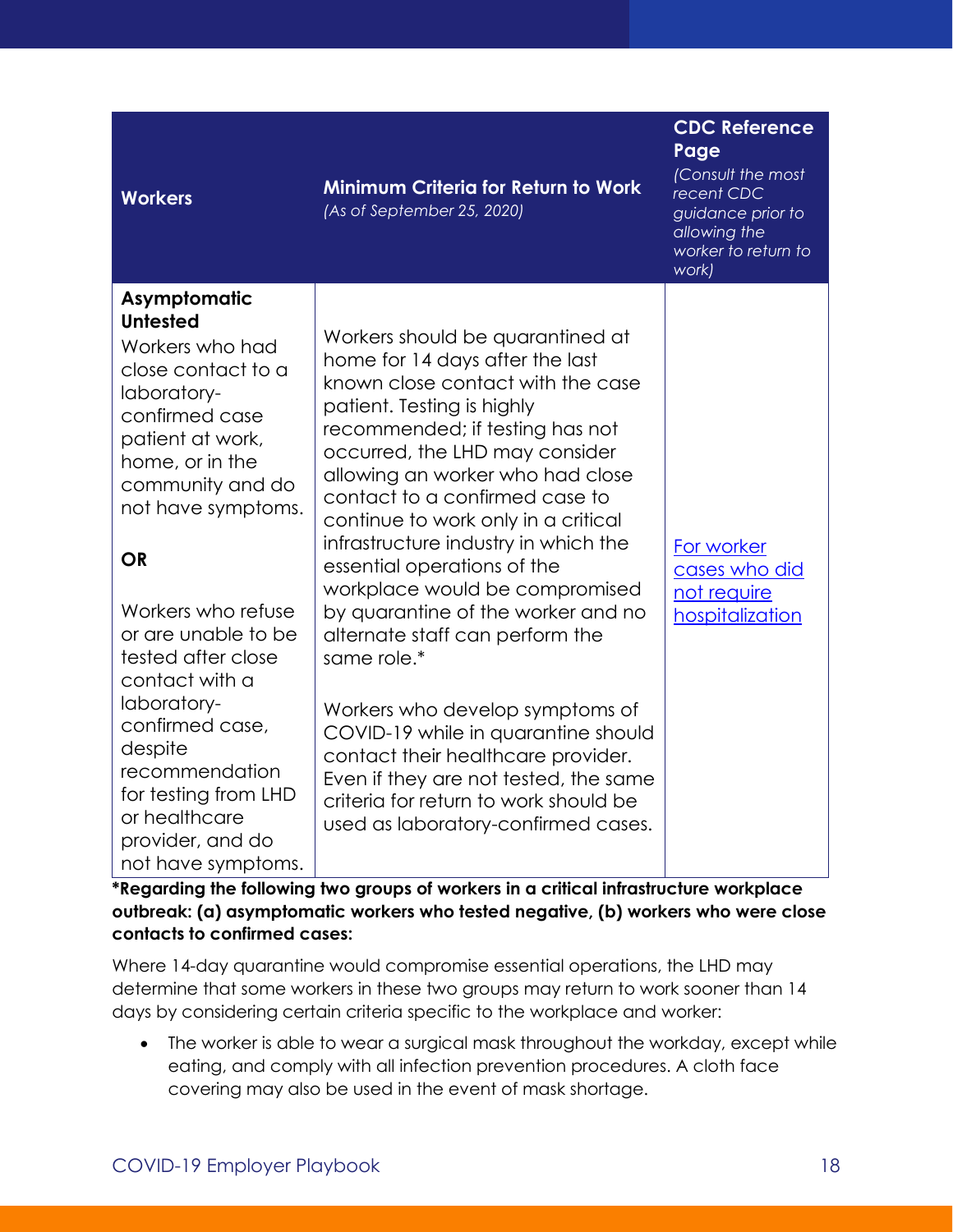- The facility has implemented all best practice infection prevention procedures, as determined by the LHD.
- Pre-screening to assess worker temperature and symptoms prior to starting work has been implemented, ideally before entering the facility.
- Worker is able to self-monitor for temperature and symptoms at home and work.
- Worker is able to maintain a minimum of six feet of distance from other workers in the workplace. Of note, six feet does not prevent all transmission of SARS-CoV-2.
- Physical barriers are in place between fixed worker work locations to supplement distancing.
- Cleaning and disinfection of all areas and shared equipment can be performed routinely in the workplace.

#### <span id="page-19-0"></span>**Employers Cleaning Guide**

The following table provides cleaning actions employers need to complete after a worker with Covid-19 has been to work. The following are considerations for this disinfection:

| <b>Cleaning Guide for Employers</b>                                                                                                                                                                                                                                                                   |
|-------------------------------------------------------------------------------------------------------------------------------------------------------------------------------------------------------------------------------------------------------------------------------------------------------|
| The work areas of infected workers should not be entered by<br>workers until they have been cleaned and disinfected with<br>products approved by the EPA for COVID-19. Work should be<br>performed by cleaning staff trained on their safe use and<br>supplied with all required and recommended PPE. |
| Perform ongoing enhanced cleaning/disinfection of work<br>areas when a worker with COVID-19 is identified, following<br>CDC recommendations.                                                                                                                                                          |
| Continue to identify and regularly clean and disinfect<br>frequently touched surfaces throughout the workplace, such<br>as doorknobs, equipment, and handrails.                                                                                                                                       |
| Workers should not share headsets or other objects that may<br>come into contact with their face, mouth, or nose.                                                                                                                                                                                     |
| Minimize sharing of other equipment between workers; for<br>equipment that must be shared, conduct frequent cleaning<br>between worker use.                                                                                                                                                           |
| Train workers on safe use of cleaners and disinfectants and<br>provide necessary protective equipment.                                                                                                                                                                                                |
| Employers should regularly check for and follow new and<br>updated guidance on their specific industry from the following<br>sources in Appendix A: Resources.                                                                                                                                        |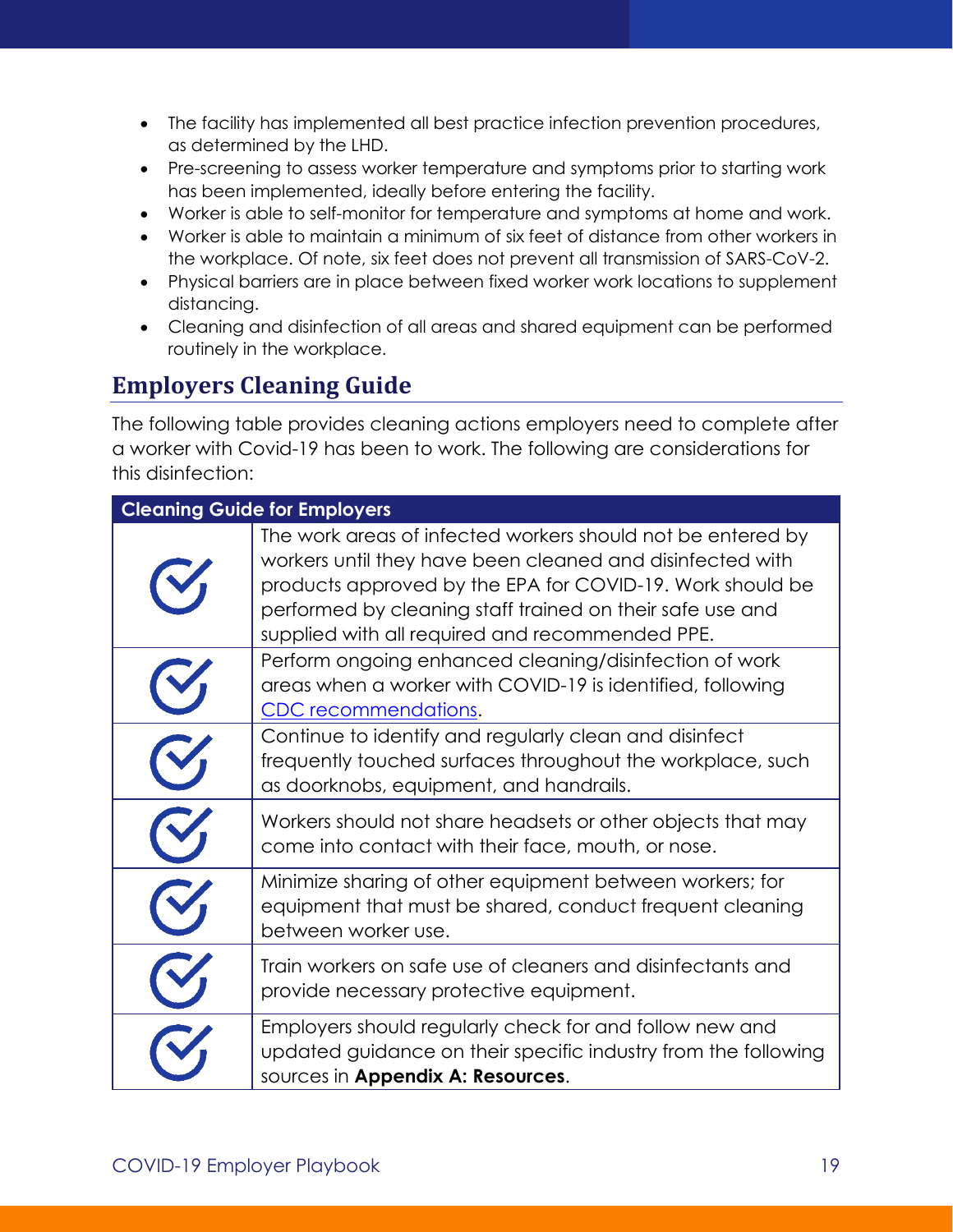### <span id="page-20-0"></span>**REGULATIONS AND GUIDANCE FOR REPORTING AND PROVIDING SICK LEAVE**

#### <span id="page-20-1"></span>**Recording Cases of COVID-19**

California employers that are required to record work-related fatalities, injuries and illnesses must record a work-related COVID-19 fatality or illness like any other occupational illness. To be recordable, an illness must be work-related and result in one of the following:

- Death,
- Days away from work,
- Restricted work or transfer to another job,
- Medical treatment beyond first aid,
- Loss of consciousness, or
- A significant injury or illness diagnosed by a physician or other licensed health care professional.

If a work-related COVID-19 case meets one of these criteria, then covered employers in California must record the case on their 300, 300A and 301 or equivalent forms.

See California Code of Regulations, title 8, Chapter 7, Subchapter 1, Article 2, [Employer Records of Occupational Injury or Illness](https://www.dir.ca.gov/T8/ch7sb1a2.html) for details on which employers are obligated to report and other requirements.

#### <span id="page-20-2"></span>**Reporting COVID-19 Cases to Cal/OSHA**

In addition to the recordkeeping requirements discussed above, California employers must also report to Cal/OSHA any serious illness, serious injury or death of a worker that occurred at work or in connection with work within eight hours of when they knew or should have known of the illness, see [section 342\(a\)](https://www.dir.ca.gov/title8/342.html) of the Cal/OSHA Regulations pertaining to reporting work-connected injuries for more information. This includes a COVID-19 illness if it meets the definition of serious illness.

A serious illness includes, among other things, any illness occurring in a place of employment or in connection with any employment that requires inpatient hospitalization for other than medical observation or diagnostic testing, see [section 330\(h\)](https://www.dir.ca.gov/title8/330.html) of Cal/OSHA Regulations for definitions. This means that if a worker becomes ill while at work and is admitted as in-patient at a hospital regardless of the duration of the hospitalization — the illness occurred in a place of employment, so the employer must report this illness to the nearest Cal/OSHA office. Reportable illnesses are not limited to instances when the worker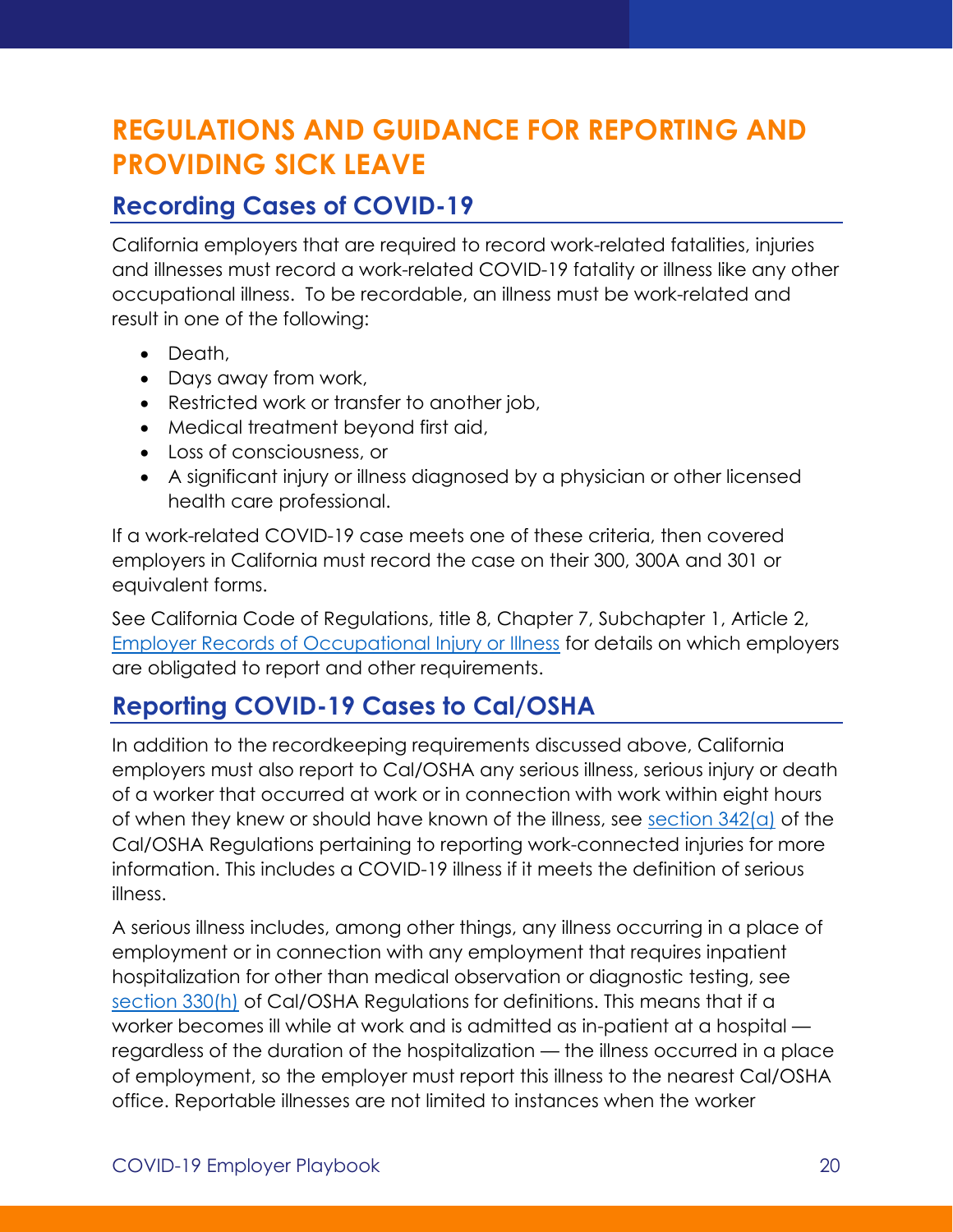becomes ill at work. Serious illnesses include illnesses contracted "in connection with any employment," which can include those contracted in connection with work but with symptoms that begin to appear outside of work.

Reports must be made immediately, but not longer than eight hours after the employer knows or with diligent inquiry would have known of the serious illness.

For more information on reporting and recording requirements, please visit Cal/OSHA, Recording and Reporting Requirements for COVID-19 Cases [Frequently Asked Questions](https://www.dir.ca.gov/dosh/coronavirus/Reporting-Requirements-COVID-19.html) and Department of Fair Employment and Housing's [Employment Information on COVID-19.](https://www.dfeh.ca.gov/wp-content/uploads/sites/32/2020/03/DFEH-Employment-Information-on-COVID-19-FAQ_ENG.pdf)

#### **Regulations Involving Providing Information on COVID-19 Positive Individuals**

When employers identify a worker who has tested positive for COVID-19 or a worker who has symptoms, they should make sure the worker does not remain at work. The employer should work with their LHD to follow guidance for isolation and quarantine, possible testing, and when it is appropriate for the worker to return to work. Employers should support workers time away from work for the protection of others through flexible leave policies.

Employers should not identify any such workers by name in the workplace to ensure compliance with privacy laws. If a worker tests positive for, or is suspected to have COVID-19, the employer will need to follow the most current local, state, and federal public health recommendations. Employers should take further steps at the direction of the local public health department that may include closing the worksite, deep cleaning, and permitting or requiring telework

Correspondence notifying workers or a COVID-19 positive case or suspected positive case should be written in a way that does not disclose the health status of the worker. Employers **cannot** confirm the health status of workers or communicate about the worker's health. For example, the employer could speak with workers or send an email or other written communication saying:

[Employer] has learned that a worker at [office location] tested positive for COVID-19. The worker received tested results on [date]. This email is to notify you that you may have been exposed to the novel virus. You should contact your local public health department for guidance and any potential actions to take based on individual circumstances or if you develop COVID-19 symptoms.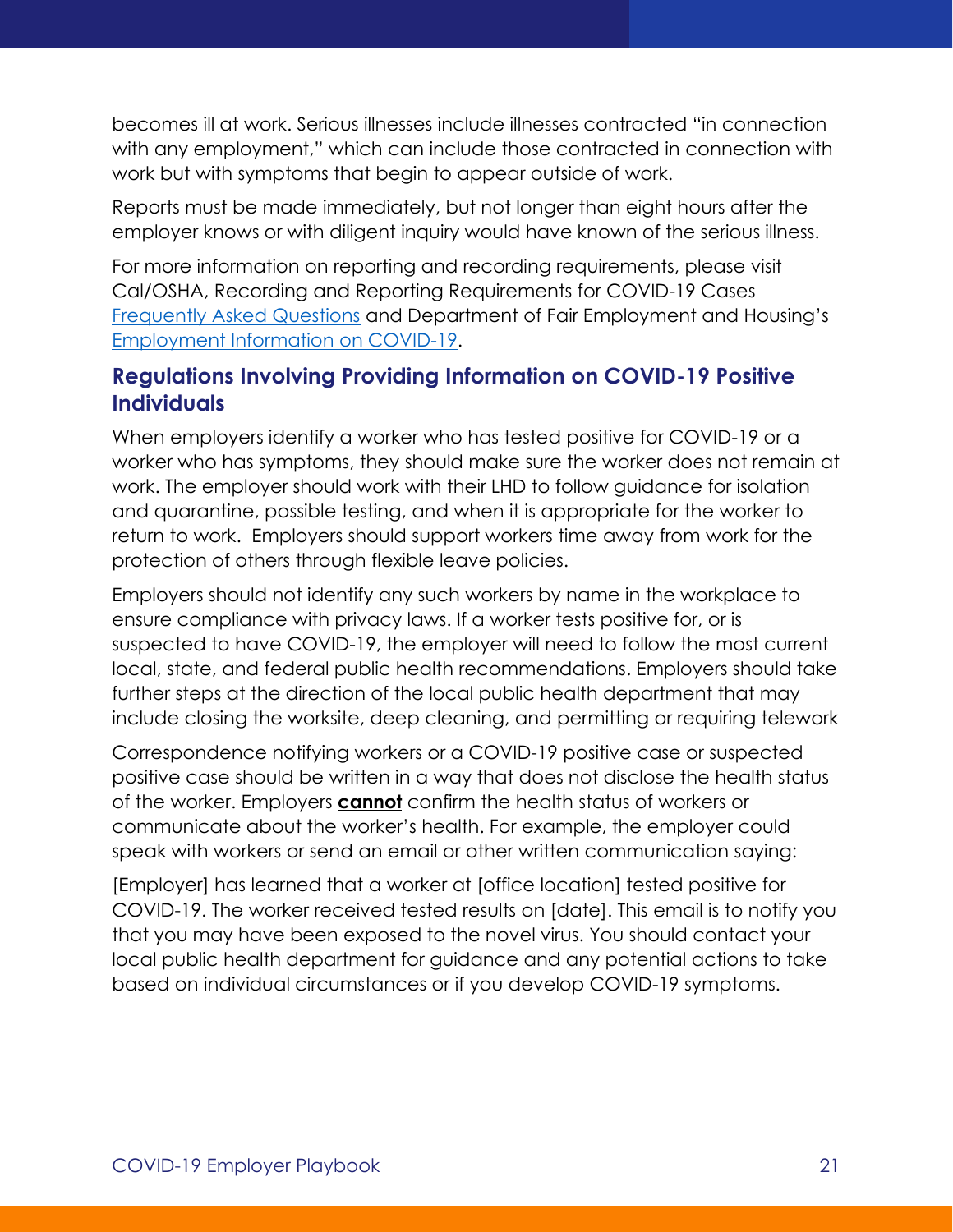#### <span id="page-22-0"></span>**California Family Rights Act: Job-Protected Leave**

Employees may be entitled to up to 12-weeks of job-protected leave under the [California Family Rights Act](https://www.dfeh.ca.gov/wp-content/uploads/sites/32/2019/08/DFEH_CFRA_Pamphlet.pdf) (CFRA) for their serious health condition, or to care for a spouse, parent, or dependent child with a serious health condition.

COVID-19 will qualify as a serious health condition if it results in inpatient care or continuing treatment or supervision by a health care provider. It may also qualify as a serious health condition if it leads to conditions such as pneumonia.

Employees are eligible for this form of job-protected leave (CFRA) if they work for an employer with at least 50 workers within 75 miles of their worksite; have worked there for at least a year; and have worked at least 1250 hours in the year before they require time off.

For more information, please refer to [DFEH](https://www.dfeh.ca.gov/wp-content/uploads/sites/32/2020/03/DFEH-Employment-Information-on-COVID-19-FAQ_ENG.pdf) FAQs (for answers to frequently asked questions for employers and workers).

#### <span id="page-22-1"></span>**Paid Sick Leave**

Employees in California earn paid sick leave from the first day of employment. Employers must provide workers upon hire with a notice that states how paid sick leave will be provided. Additionally, the Governor issued an Executive Order mandating COVID-19 related paid sick leave for food sector workers who work for employers with more than 500 workers. The paid sick leave laws have strong anti-retaliation provisions to protect workers who request and/or use paid sick leave under these laws. For additional information on paid sick leave rights, please see the following:

- **California Paid Sick Leave.** Under California law, workers accrue a minimum one hour for every 30 hours worked, which an employer may cap by a policy at not less than 48 hours of sick leave per year; and may cap use of paid sick leave at a minimum of 3 days or 24 hours of accrued sick leave per year. Employers may also provide policies that allow for greater accrual and use of paid sick leave. Additional information on [California paid sick leave](https://www.dir.ca.gov/dlse/paid_sick_leave.htm) is posted online, as well as [how it applies to](https://www.dir.ca.gov/dlse/2019-Novel-Coronavirus.htm)  [COVID-19.](https://www.dir.ca.gov/dlse/2019-Novel-Coronavirus.htm)
- **California COVID-19 Supplemental Paid Sick Leave**. Under [Executive](https://www.gov.ca.gov/wp-content/uploads/2020/04/4.16.20-EO-N-51-20.pdf)  [Order N-51-20,](https://www.gov.ca.gov/wp-content/uploads/2020/04/4.16.20-EO-N-51-20.pdf) hiring entities with more than 500 workers must provide up to 80 hours of paid sick leave to food sector workers who work for or through the hiring entity. [Additional information on supplemental paid](https://www.dir.ca.gov/dlse/FAQ-for-PSL.html)  [sick leave](https://www.dir.ca.gov/dlse/FAQ-for-PSL.html) is posted on topic-specific FAQs.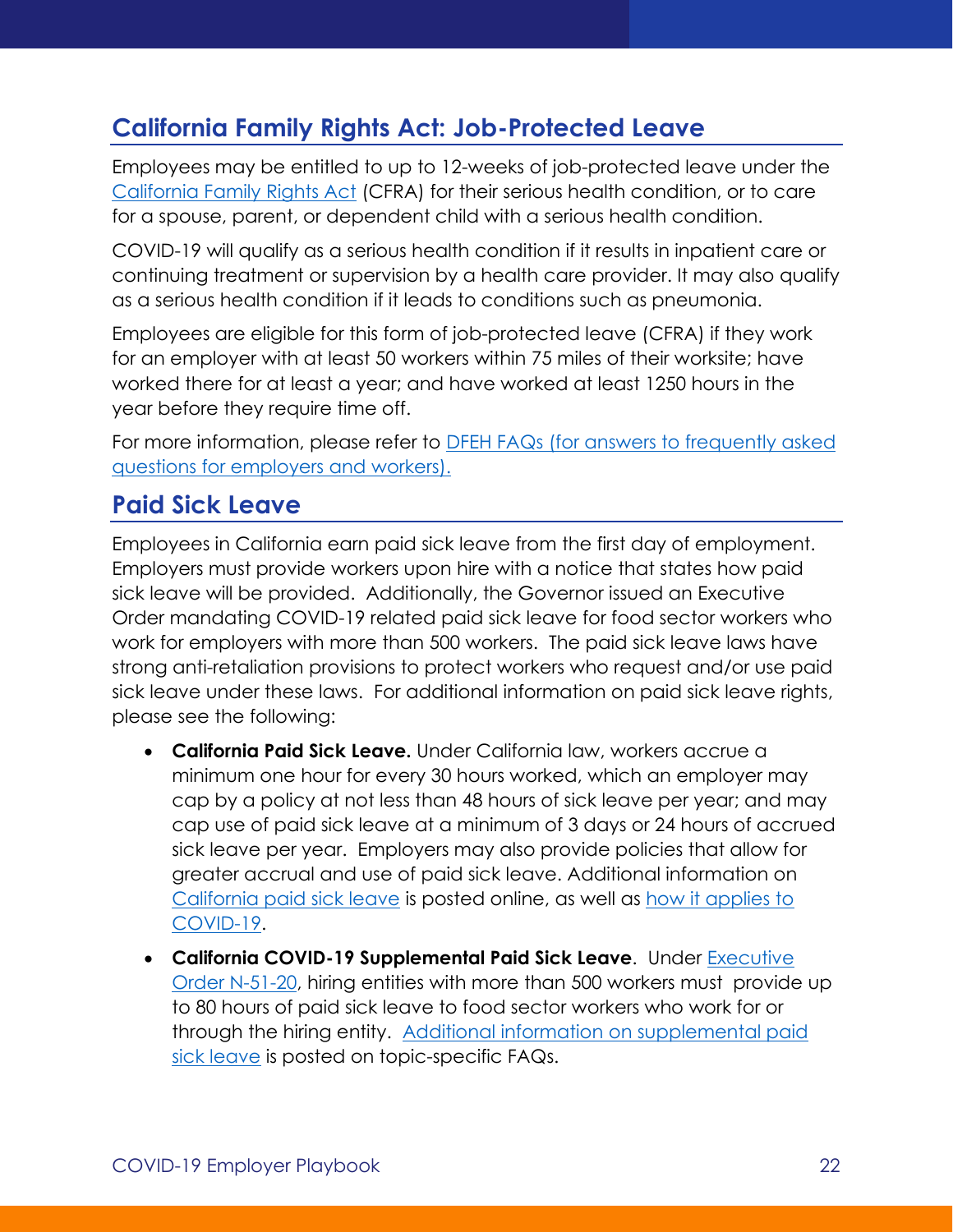In addition, workers may have the right to paid sick leave under federal or local law as follows:

- **Federal paid sick leave up to a possible 80 hours under the Families First Coronavirus Response Act (FFCRA).** This law is enforced by the United States Department of Labor for businesses with less than 500 workers. An worker may be eligible for this leave depending on the size of the employer, among other factors. The United States Department of Labor Wage & Hour Division posted [additional information on FFCRA in its FAQs.](https://www.dol.gov/agencies/whd/pandemic/ffcra-questions)
- **Local Paid Sick Leave laws**. Certain localities also have paid sick leave laws. If workers are subject to local sick leave ordinances, the employer must comply with both state and local laws, which may differ in some respects. The employer must provide the provision or benefit that is most generous to the worker. Workers should consult with the relevant local enforcement agency for the locality in which they work for more information.

#### **Guidance and Resources on Laws Enforced by the Labor Commissioner's Office**

- [Laws Enforced by the Labor Commissioner's Office](https://www.dir.ca.gov/dlse/2019-Novel-Coronavirus.htm)
- [Update on Essential and Non-essential Workers](https://www.dir.ca.gov/dlse/Essential-and-Non-essential-Workers.htm)
- [Guidance on Conditional Suspension of California WARN Act Notice](https://www.dir.ca.gov/dlse/WARN-FAQs.html)  **[Requirements](https://www.dir.ca.gov/dlse/WARN-FAQs.html)**
- [FAQs on Executive order concerning Supplemental Paid Sick Leave For Food](https://www.dir.ca.gov/dlse/FAQ-for-PSL.html)  [Sector Workers at Companies with 500 or More Employees.](https://www.dir.ca.gov/dlse/FAQ-for-PSL.html)
	- o Workplace Poster [Supplemental Paid Sick Leave for Food Sector](https://www.dir.ca.gov/dlse/COVID-19-Food-Sector-Workers-poster.pdf)  [Workers](https://www.dir.ca.gov/dlse/COVID-19-Food-Sector-Workers-poster.pdf) [\(Spanish Version\)](https://www.dir.ca.gov/dlse/Spanish-COVID-19-Food-Sector-Workers-poster.pdf)
- [COVID-19 sick leave](https://www.dir.ca.gov/dlse/Comparison-COVID-19-Paid-Leave.html) (for side by side comparison of CA Paid Family Leave, CA Paid Sick Leave and Federal Families First Coronavirus Response Act (FFCRA))
- [Benefits for Workers Impacted by COVID-19](https://www.labor.ca.gov/coronavirus2019/#chart) (chart describing federal, state and local paid leave laws, unemployment and disability benefits, and workers' compensation)

#### <span id="page-23-0"></span>**State Disability Insurance and Paid Family Leave**

Employees who may not have paid sick leave benefits available may be eligible for Disability Insurance (DI) benefits. DI benefits are available to eligible workers who are unable to work because of being infected with, or a suspicion of being infected with, COVID-19.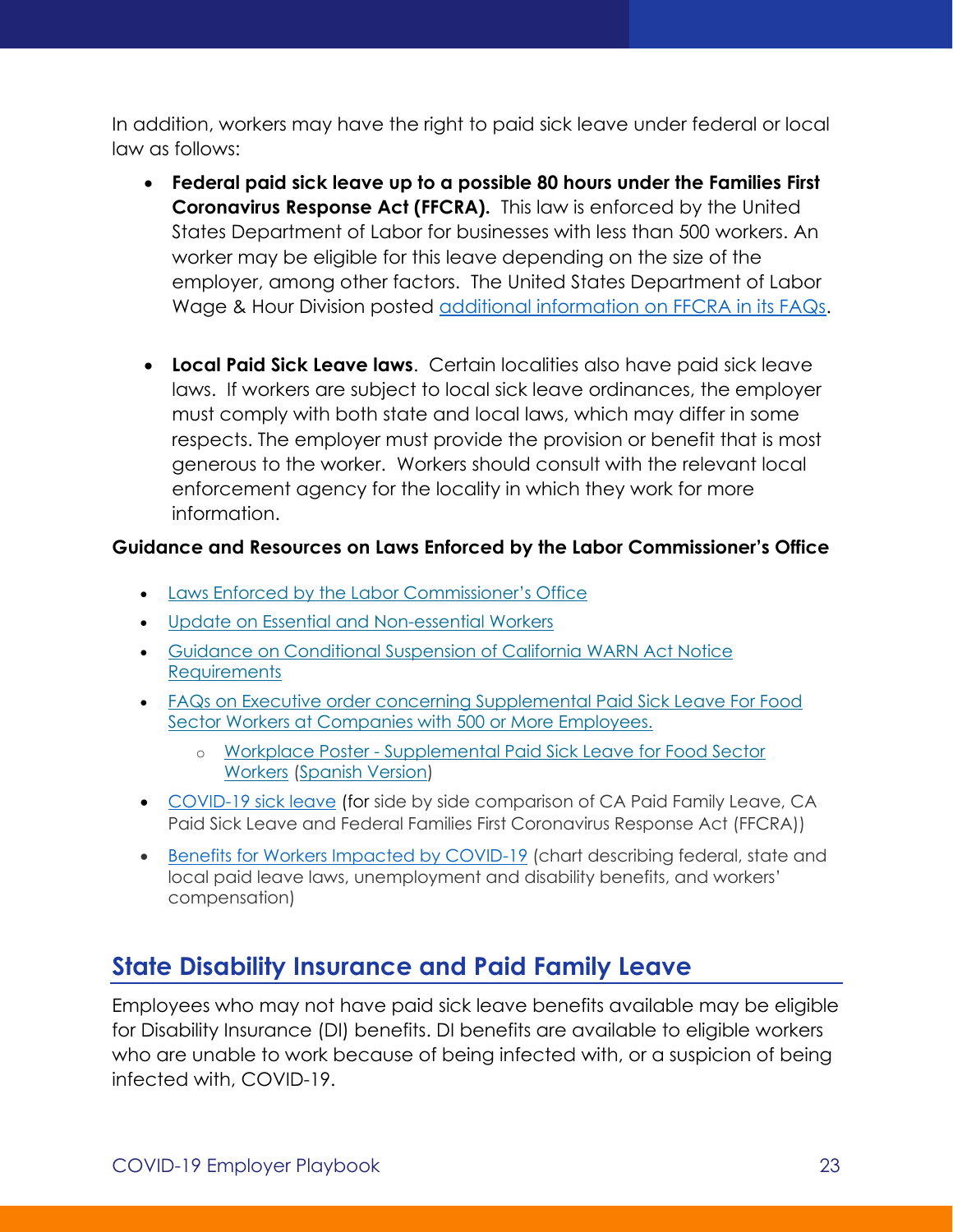In addition, workers without paid sick leave benefits to care for family members may be eligible for Paid Family Leave (PFL) benefits. PFL benefits are available for eligible workers who have lost wages when they need to take time off work to care for a child, parent, parent-in-law, grandparent, grandchild, sibling, spouse, or registered domestic partner who is seriously ill with COVID-19.

Both DI and PFL require a medical certification to qualify. More information on eligibility for DI and PFL benefits is available from the [Employment Development](https://www.edd.ca.gov/about_edd/coronavirus-2019/faqs/disability-paid-family-leave.htm)  [Department.](https://www.edd.ca.gov/about_edd/coronavirus-2019/faqs/disability-paid-family-leave.htm)

#### **Regular and Pandemic Unemployment Benefits**

Individuals who have lost their job or business or have had their hours reduced for reasons related to COVID-19 may be eligible for partial wage replacement benefits under the regular Unemployment Insurance program or the Pandemic Unemployment Assistance program. The Pandemic Unemployment Assistance Program is available in particular where someone is unable to work due to a reason related to COVID-19, including when an individual has been diagnosed with COVID-19 or has symptoms and is seeking a diagnosis, or where the individual has been advised by a healthcare provider to self-quarantine.

More information on Unemployment Insurance and Pandemic Unemployment Assistance is available from the [Employment Development Department.](https://unemployment.edd.ca.gov/guide/benefits)

#### <span id="page-24-0"></span>**Workers' Compensation**

Employees who contract COVID-19 at work may be eligible for workers' compensation benefits, which are available to provide workers with medical treatment needed to recover from a work-related injury or illness, partially replace the wages they lose while they are recovering, and help them return to work. Under [Senate Bill No. 1159](https://leginfo.legislature.ca.gov/faces/billTextClient.xhtml?bill_id=201920200SB1159) (an [FAQ can be found here\)](https://www.dir.ca.gov/dwc/Covid-19/FAQ-SB-1159.html), which codifies the previously released [Executive Order N-62-20,](https://www.gov.ca.gov/wp-content/uploads/2020/05/5.6.20-EO-N-62-20-text.pdf) certain workers who contracted a COVID-19-related illness between March 19 and July 5, 2020 are presumed to have contracted the illness at work, making them presumptively entitled to workers' compensation benefits. This statute remains in effect through January 1, 2023.

More information on workers' compensation and the effect of Senate Bill No. 1159 is available from the [Division of Workers' Compensation](https://www.dir.ca.gov/dwc/Covid-19/).

### <span id="page-24-1"></span>**Enforcement and Compliance**

The California Governor's Office of Emergency Services has established the COVID-19 Enforcement Task Force to monitor and enforce violations of State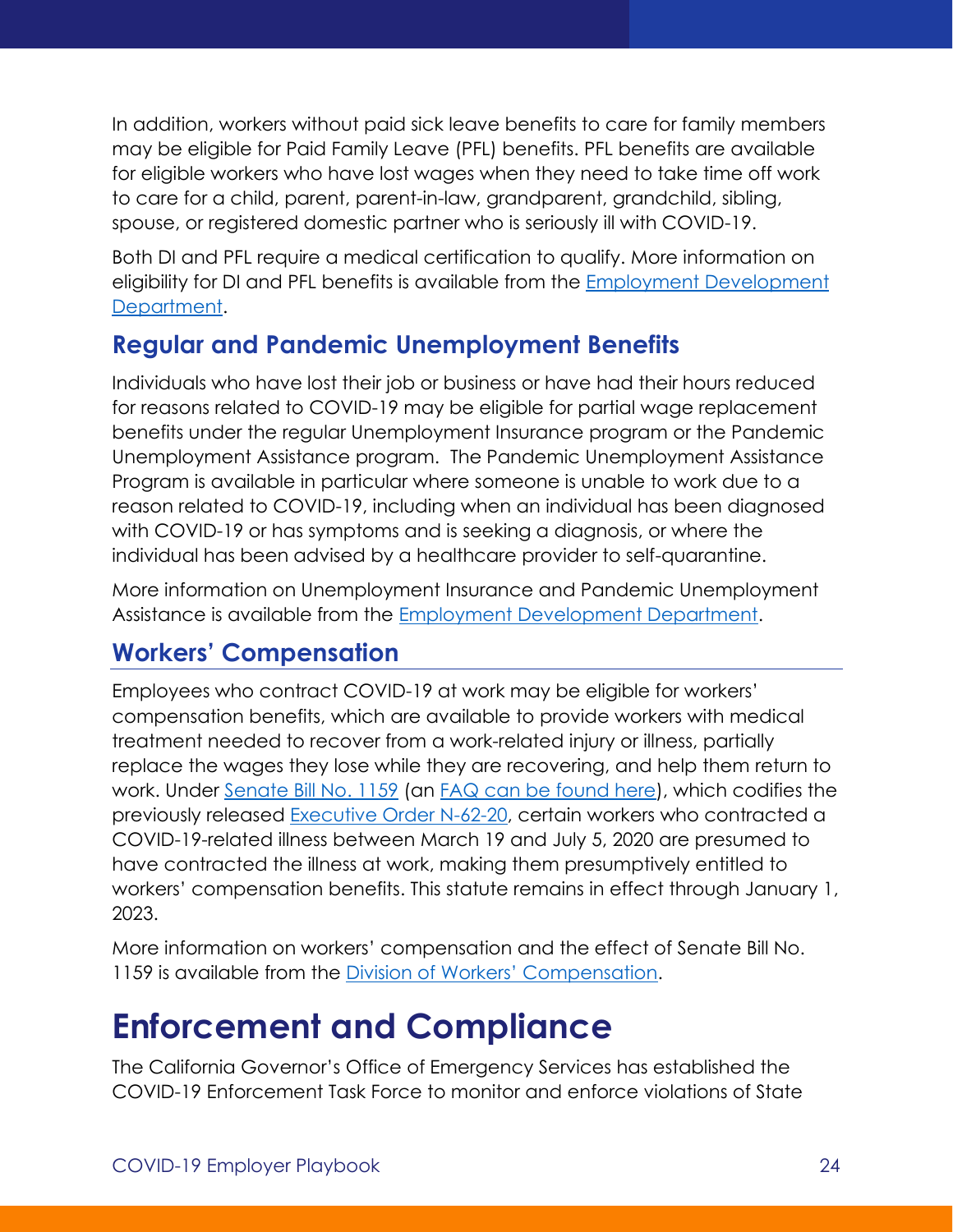statutes and orders. The State agencies included in the task force are the Department of Alcoholic Beverage Control (ABC), Department of Consumer Affairs (DCA), Department of Industrial Relations, including the California Division of Occupational Safety and Health (Cal OSHA), and the Division of Labor Standards Enforcement (Labor Commissioner's Office). Other members include agencies that do not have regulatory authority, but have responsibilities focused on outreach and education.

The mission of the COVID-19 Enforcement Task Force is to ensure and maintain a safe environment to protect employers, workers, and customers. The Task Force will be providing assistance and support to employers by helping them navigate compliance of statutes and orders as well as responding to, and enforcing violations related to indoor operations, use of face coverings, social distancing, and administrative actions.

Employers can seek technical assistance or answers to questions pertaining to the COVID-19 statutes and orders from ABC, the Labor Commissioner's Office, and Cal/OSHA. Contacts for these agencies are detailed in **[Appendix](#page-31-0) B: Enforcement** [and Compliance Contacts.](#page-31-0)

# <span id="page-25-0"></span>**Worker Education**

### <span id="page-25-1"></span>**Understanding COVID-19**

Coronavirus (COVID-19) is an illness caused by a virus that can spread from person to person. COVID-19 symptoms can range from mild (or no symptoms) to severe illness. All workers should have a basic understanding of COVID-19, [how](https://www.cdc.gov/coronavirus/2019-ncov/prevent-getting-sick/how-covid-spreads.html)  [the disease spreads,](https://www.cdc.gov/coronavirus/2019-ncov/prevent-getting-sick/how-covid-spreads.html) [symptoms,](https://www.cdc.gov/coronavirus/2019-ncov/symptoms-testing/symptoms.html) and ways to prevent or minimize the spread.

### <span id="page-25-2"></span>**Protecting Yourself at Work**

Workers should take the following [steps to protect themselves](https://www.cdc.gov/coronavirus/2019-ncov/about/prevention.html?CDC_AA_refVal=https%3A%2F%2Fwww.cdc.gov%2Fcoronavirus%2F2019-ncov%2Fabout%2Fprevention-treatment.html) at work:

- Follow the policies and procedures of the employer related to illness, cleaning and disinfecting, and work meetings and travel.
- Stay home if sick, except to get medical care.
- Practice physical distancing by keeping at least 6 feet away from fellow co-workers, customers, and visitors when possible, even when in or around break rooms, water coolers and/or non-work areas.
- Wear cloth face coverings, especially when social distancing is not possible. Cloth face coverings are intended to protect other people—not the wearer.
- Workers should inform their supervisor if they or their colleagues develop [symptoms](https://www.cdc.gov/coronavirus/2019-ncov/symptoms-testing/symptoms.html) at work. No one with COVID-19 [symptoms](https://www.cdc.gov/coronavirus/2019-ncov/about/symptoms.html) should be present at the workplace.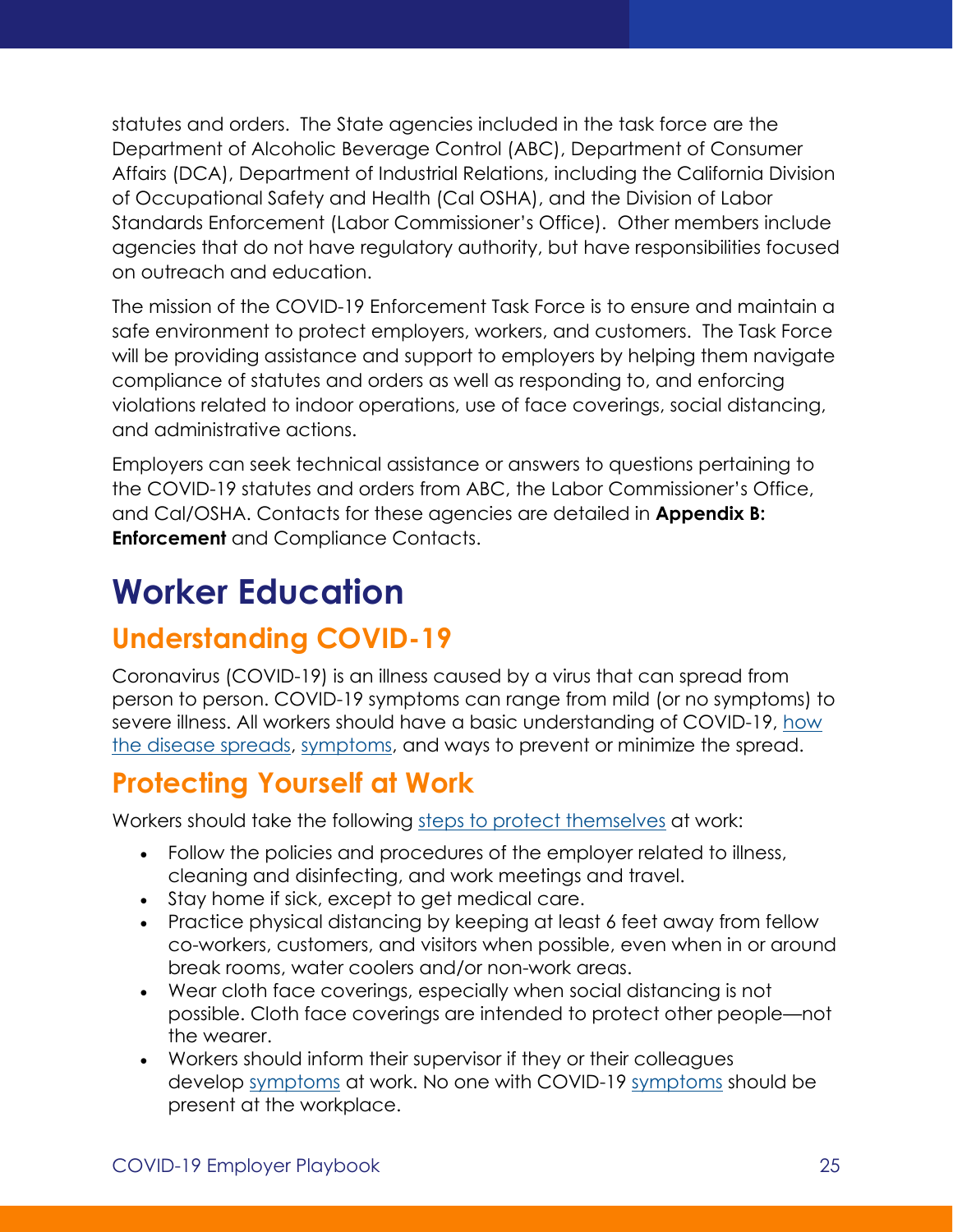- Wash hands often with soap and water for at least 20 seconds, especially after blowing noses, [coughing, or sneezing,](https://www.cdc.gov/healthywater/hygiene/etiquette/coughing_sneezing.html) or having been in a public place.
	- o Use hand sanitizer that contains at least 60% ethanol (preferred) or 70% isopropanol (if the product is inaccessible to unsupervised children) if soap and water are not available.
	- o Never use hand sanitizers with methanol due to its high toxicity to both children and adults.
- Avoid touching eyes, nose, and mouth.
- To the extent possible, avoid touching high-touch surfaces in public places – elevator buttons, door handles, handrails (to the safest extent possible), etc.
- Where possible, avoid direct physical contact such as shaking hands with people.
- Minimize handling cash, credit cards, and mobile or electronic devices when possible.
- Avoid all non-essential travel.

[Sick workers](https://www.cdc.gov/coronavirus/2019-ncov/about/steps-when-sick.html) should follow [CDC-recommended steps to prevent the spread of](https://www.cdc.gov/coronavirus/2019-ncov/downloads/sick-with-2019-nCoV-fact-sheet.pdf)  [COVID-19.](https://www.cdc.gov/coronavirus/2019-ncov/downloads/sick-with-2019-nCoV-fact-sheet.pdf) Workers with COVID-19 who have stayed home can stop home isolation and return to work when they have met one of the sets of criteria found [here.](https://www.cdc.gov/coronavirus/2019-ncov/hcp/disposition-in-home-patients.html)

Workers who use public transportation, ride sharing, taxis or carpooling to travel to and from work should [protect themselves.](https://www.cdc.gov/coronavirus/2019-ncov/daily-life-coping/using-transportation.html) Always remember to use face coverings, practice social distancing where applicable, and wash their hands with soap and water for at least 20 seconds before and after using such transportation.

### <span id="page-26-0"></span>**Protecting Yourself at Home**

[Protecting yourself](https://www.cdc.gov/coronavirus/2019-ncov/downloads/2019-ncov-factsheet.pdf) and others at home is important. Workers who share their household with others should follow [CDC-recommended home guidelines](https://www.cdc.gov/coronavirus/2019-ncov/daily-life-coping/at-home.html) if living in [close quarters](https://www.cdc.gov/coronavirus/2019-ncov/daily-life-coping/living-in-close-quarters.html) or [shared housing.](https://www.cdc.gov/coronavirus/2019-ncov/daily-life-coping/shared-housing/index.html)

Additionally, you or those you know may experience increased stress during this pandemic. Public health actions, such as social distancing, can make people feel isolated and lonely and can increase stress and anxiety. [Coping with stress](https://www.cdc.gov/coronavirus/2019-ncov/daily-life-coping/managing-stress-anxiety.html)  in a [healthy way](https://www.cdc.gov/coronavirus/2019-ncov/daily-life-coping/managing-stress-anxiety.html) will make you, the people you care about, and your community stronger.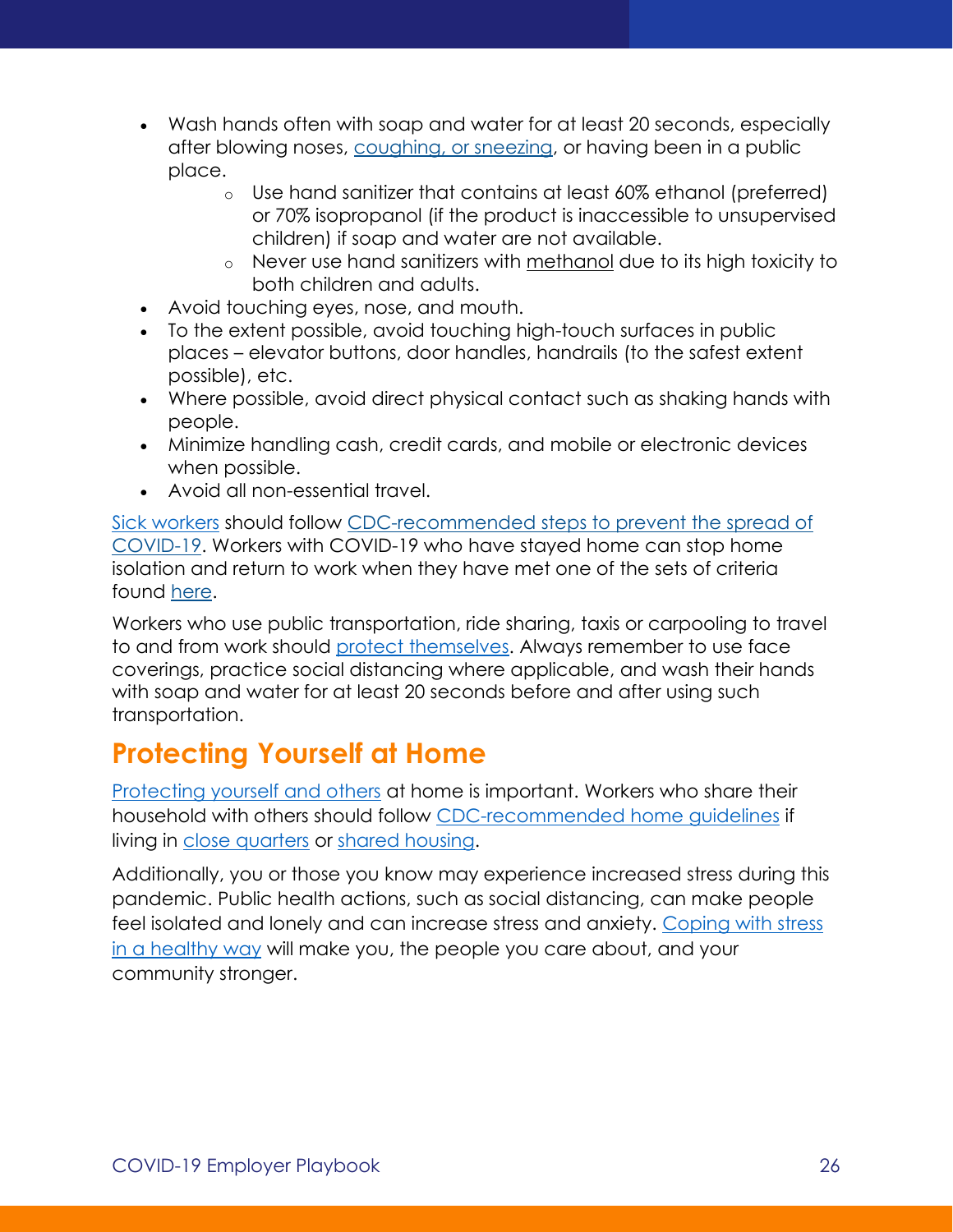# <span id="page-27-0"></span>**Appendix A: Resources**

### <span id="page-27-1"></span>**EMPLOYER RESOURCE LINKS**

- Interim Guidance for Businesses and Employers Responding to Coronavirus Disease 2019 (COVID-19), May 2020: [https://www.cdc.gov/coronavirus/2019-ncov/community/guidance](https://www.cdc.gov/coronavirus/2019-ncov/community/guidance-business-response.html)[business-response.html](https://www.cdc.gov/coronavirus/2019-ncov/community/guidance-business-response.html)
- Coronavirus 2019 (COVID-19) Resources for Employers and Workers: <https://www.labor.ca.gov/coronavirus2019/>
- Benefits for Workers Impacted by COVID-19: <https://www.labor.ca.gov/coronavirus2019/#chart>
- Guidance for family friendly practices for employers: [https://files.covid19.ca.gov/pdf/guidance](https://files.covid19.ca.gov/pdf/guidance-familyfriendlypracticesemployers.pdf)[familyfriendlypracticesemployers.pdf](https://files.covid19.ca.gov/pdf/guidance-familyfriendlypracticesemployers.pdf)

### <span id="page-27-2"></span>**WORKER RESOURCE LINKS**

- CDC General Business Frequently Asked Questions (COVID-19): [https://www.cdc.gov/coronavirus/2019-ncov/community/general](https://www.cdc.gov/coronavirus/2019-ncov/community/general-business-faq.html)[business-faq.html](https://www.cdc.gov/coronavirus/2019-ncov/community/general-business-faq.html)
- CDC Symptoms of Coronavirus: [https://www.cdc.gov/coronavirus/2019](https://www.cdc.gov/coronavirus/2019-ncov/symptoms-testing/symptoms.html) [ncov/symptoms-testing/symptoms.html](https://www.cdc.gov/coronavirus/2019-ncov/symptoms-testing/symptoms.html)
- CDC How to Protect Yourself and Others: [https://www.cdc.gov/coronavirus/2019-ncov/prevent-getting](https://www.cdc.gov/coronavirus/2019-ncov/prevent-getting-sick/prevention.html)[sick/prevention.html](https://www.cdc.gov/coronavirus/2019-ncov/prevent-getting-sick/prevention.html)
- CDC What to do if You are Sick: [https://www.cdc.gov/coronavirus/2019](https://www.cdc.gov/coronavirus/2019-ncov/if-you-are-sick/steps-when-sick.html) [ncov/if-you-are-sick/steps-when-sick.html](https://www.cdc.gov/coronavirus/2019-ncov/if-you-are-sick/steps-when-sick.html)
- CDC Coping with Stress and Immediate Crisis Help: [https://www.cdc.gov/coronavirus/2019-ncov/daily-life-coping/managing](https://www.cdc.gov/coronavirus/2019-ncov/daily-life-coping/managing-stress-anxiety.html)[stress-anxiety.html](https://www.cdc.gov/coronavirus/2019-ncov/daily-life-coping/managing-stress-anxiety.html)

### <span id="page-27-3"></span>**GUIDANCE**

| CAL / OSHA                                        | CDC.                                                            | <b>CDPH</b>                       |
|---------------------------------------------------|-----------------------------------------------------------------|-----------------------------------|
| Cal/OSHA Statewide                                | Childcare, Schools, and Youth Programs (Plan, Prepare &         | <b>Industry Guidance to</b>       |
| <b>Industry Guidance</b>                          | Respond)                                                        | <b>Reduce Risk</b>                |
| <b>General Industry Guidance</b>                  | <b>Employer Information for Office Buildings</b>                | <b>Industry-Specific Guidance</b> |
|                                                   |                                                                 | (to Reduce Risk)                  |
|                                                   | <b>Guidance for Businesses and Workers Responding to COVID-</b> | <b>Guidance for Other</b>         |
| <b>Guidance for Specific</b><br><b>Industries</b> | <u>19</u>                                                       | <b>Industries (Considerations</b> |
|                                                   |                                                                 | for County Variance)              |
|                                                   | <b>Guidance for Meat and Poultry Processors</b>                 | <b>Industry-Specific Guidance</b> |
|                                                   |                                                                 | and Checklists                    |
|                                                   | <b>High-Risk Medical Conditions</b>                             | <b>Resilience Roadmap</b>         |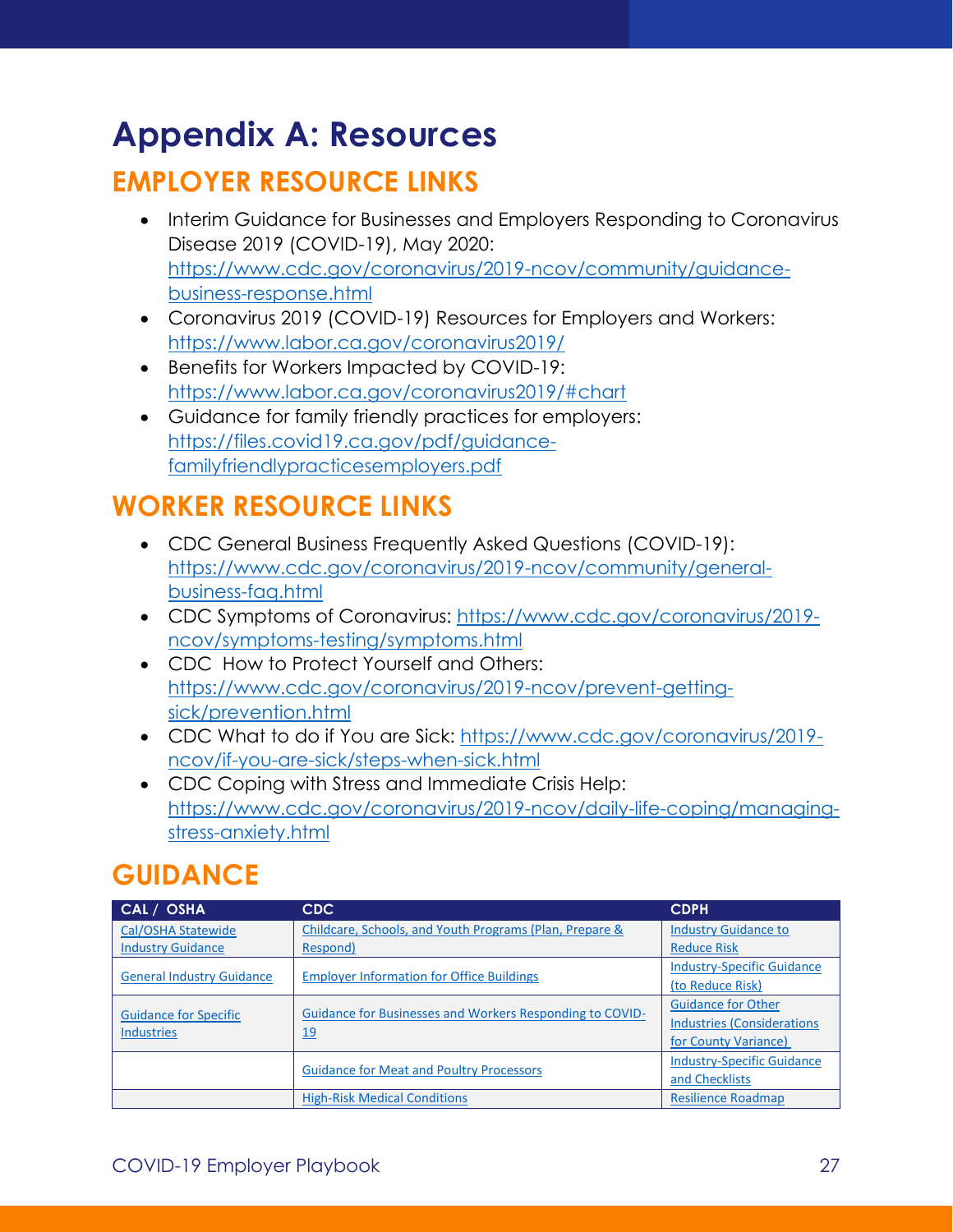| CAL / OSHA | CDC.                                                        | <b>CDPH</b>                        |
|------------|-------------------------------------------------------------|------------------------------------|
|            | <b>Information for Grocery and Food Retail Workers</b>      |                                    |
|            | Interim Guidance for Conserving and Extending Filtering     | <b>Transportation and Delivery</b> |
|            | Facepiece Respirator Supply in Non-Healthcare Sectors       | (Plan Prepare & Respond)           |
|            | <b>Interim Guidance for Businesses and Employers</b>        |                                    |
|            | <b>Interim Guidance for Businesses and Employers</b>        |                                    |
|            | Interim Guidance for Conserving and Extending Filtering     | Guidance for the Use of            |
|            | Facepiece Respirator Supply in Non-Healthcare Sectors       | <b>Face Coverings</b>              |
|            | Interim Guidance for Conserving and Extending Filtering     |                                    |
|            | Facepiece Respirator Supply in Non-Healthcare Sectors       |                                    |
|            | Landing Page for Industry Specific Worker Safety Guidelines |                                    |
|            | (Plan, Prepare & Respond)                                   |                                    |
|            | Landing Page for Workplaces (Plan, Prepare & Respond)       |                                    |
|            | Worker Safety and Support for Small Businesses              |                                    |
|            | Guidance for Where You Live, Work, Learn, Pray, and Play    |                                    |
|            | (Communities, Schools, Workplaces, and Events)              |                                    |

### <span id="page-28-0"></span>**RESOURCES REFERENCED IN PLAYBOOK**

| <b>Title</b>                                                                                              | Source   |  |
|-----------------------------------------------------------------------------------------------------------|----------|--|
| <b>Additional Information</b>                                                                             |          |  |
| <b>Additional Services</b>                                                                                | CA.gov   |  |
| <b>COVID-19 Sick Leave</b>                                                                                | CA.gov   |  |
| <b>DFHI FAQs</b>                                                                                          | CA.gov   |  |
| <b>Employer Records of Occupational Injury or</b><br><b>Illness</b>                                       | CA.gov   |  |
| <b>Local Health Department (LHD)</b>                                                                      | CA.gov   |  |
| <b>Pandemic Unemployment Assistance</b>                                                                   | CA.gov   |  |
| <b>Supplemental Paid Sick Leave for Food Sector</b><br><b>Workers</b>                                     | CA.gov   |  |
| <b>Workers' Compensation</b>                                                                              | CA.gov   |  |
| <b>Self-Screening Guidance</b>                                                                            | CDC      |  |
| <b>Contact Information</b>                                                                                |          |  |
| <b>Contact Information for District Offices</b>                                                           | Cal/OSHA |  |
| <b>Cal/OSHA Accident Report inbox</b>                                                                     | Cal/OSHA |  |
| Gov. Order                                                                                                |          |  |
| <b>Executive Order</b>                                                                                    | CA.gov   |  |
| <b>Public Health Order</b>                                                                                | CA.gov   |  |
| <b>Regulation</b>                                                                                         |          |  |
| <b>California Occupational Safety and</b><br><b>Health Regulations (CAL/OSHA) -</b><br><b>Definitions</b> | Cal/OSHA |  |
| <b>Reporting Work-Connected Fatalities</b><br>and Serious Injuries                                        | Cal/OSHA |  |
| <b>Families First Coronavirus Response Act</b>                                                            | DOL.gov  |  |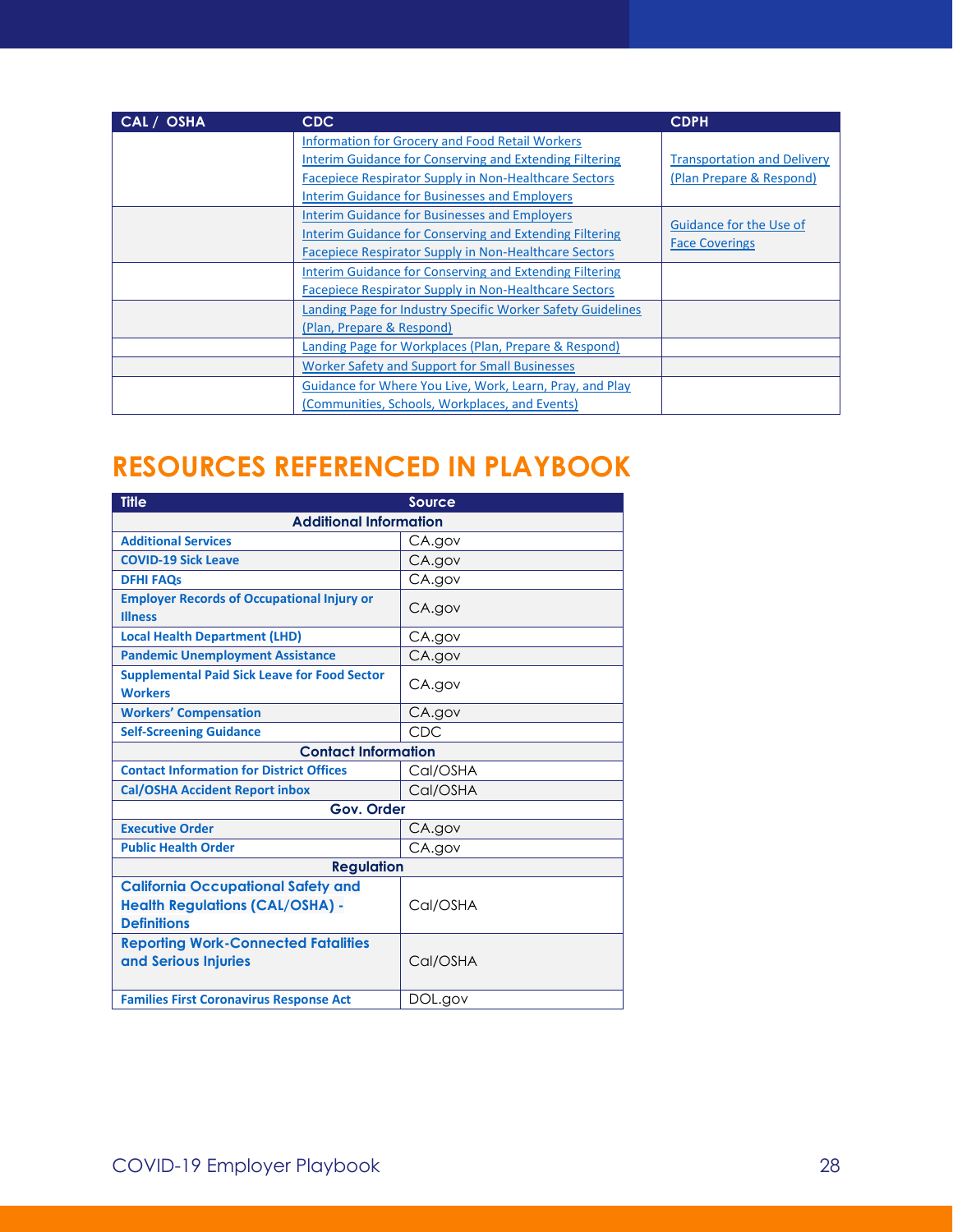### <span id="page-29-0"></span>**GUIDANCE FOR EMPLOYERS AND WORKERS IN ENFORCING MASK REQUIREMENTS**

Employers must ensure that workers comply with safe and healthy work practices, including the use of face coverings as required by the CDPH guidelines or equivalent protection when a worker cannot use a face covering. Employers should handle face covering requirements the same way that the employer enforces other health and safety requirements at the workplace.

Employers may require the public to wear face coverings in their establishments, and at a minimum should strongly encourage members of the public to wear face coverings, using signage and requests to the public before they enter the establishment. Making the public aware of requirements and expectations before they enter an establishment is the best way to minimize confrontation and encourage compliance. Making disposable courtesy face coverings available to those who don't have them is also recommended.

Workers should avoid confronting coworkers or members of the public who are not wearing a face covering for the purpose of attempting to enforce any facecovering recommendation or requirement.

In these instances, workers should maintain at least a 6-foot distance from others and raise any concerns to their supervisor.

Employers should train their workers on what to do in such situations, including how to minimize risk of workplace violence and what to do to get support when de-escalation efforts are unsuccessful in these situations.

Consider using the following language:

- "Following the guidelines (on face coverings or distancing) can protect you and everyone else, so we ask that you follow them."
- "If you don't have a face covering, we'd be happy to provide one (if available)."
- For customers and visitors to the workplace: "We regret that you're unwilling to follow the guidelines. Please give us a bit of time to organize the area to allow additional physical distance between you and other people."

In all instances, it is important to focus on minimizing risk and to practice deescalation measures:

• Speak with a calm voice at a normal volume and communicate with posture and expression that the person will be respected.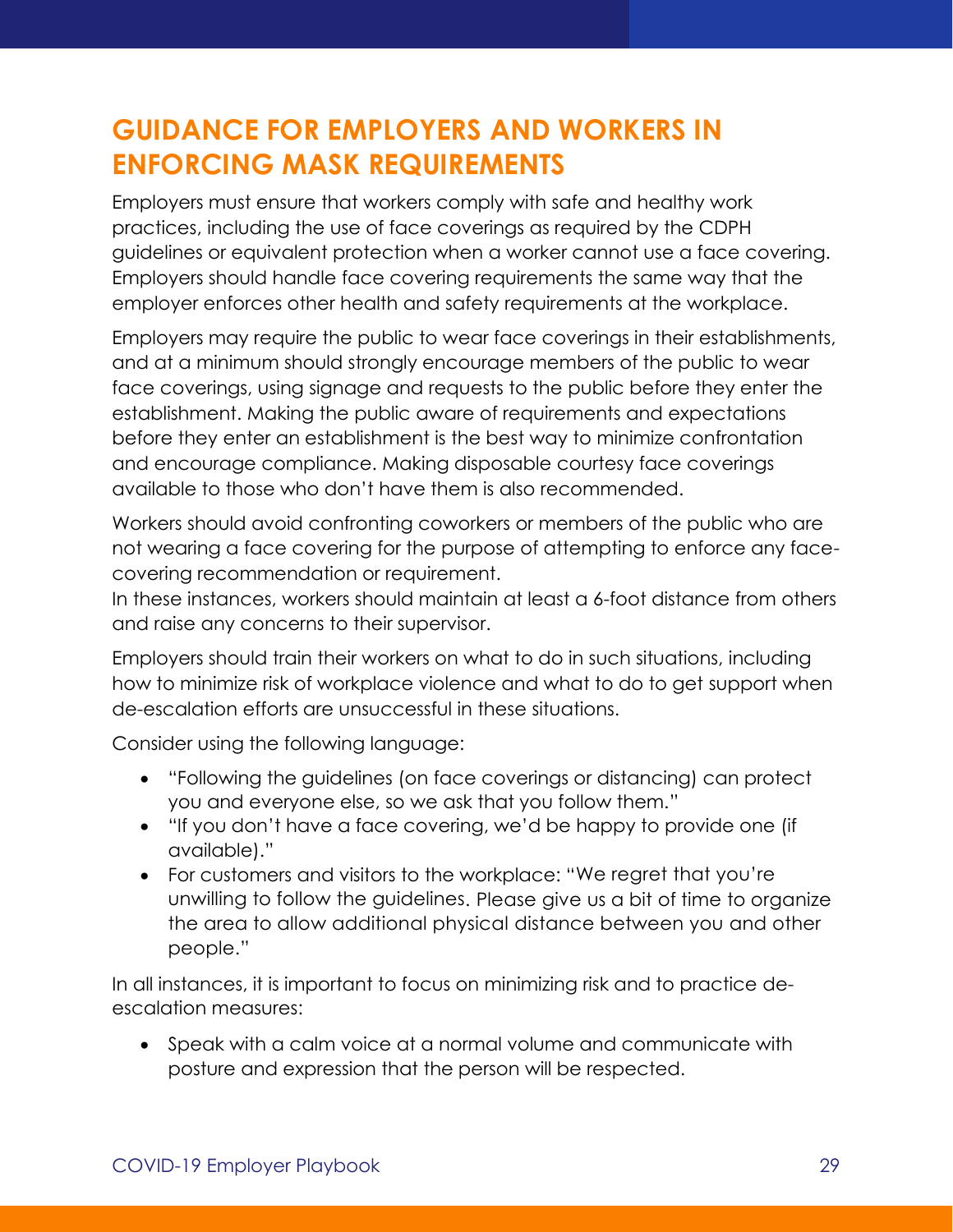• Settle on a method for calling in support from security or law enforcement if needed.

There may be limited circumstances where an employer will need to engage in a process with workers and/or customers who claim a disability-related reason for not being able to wear a mask to see if there are accommodations that are effective in maintaining the safety of the workplace.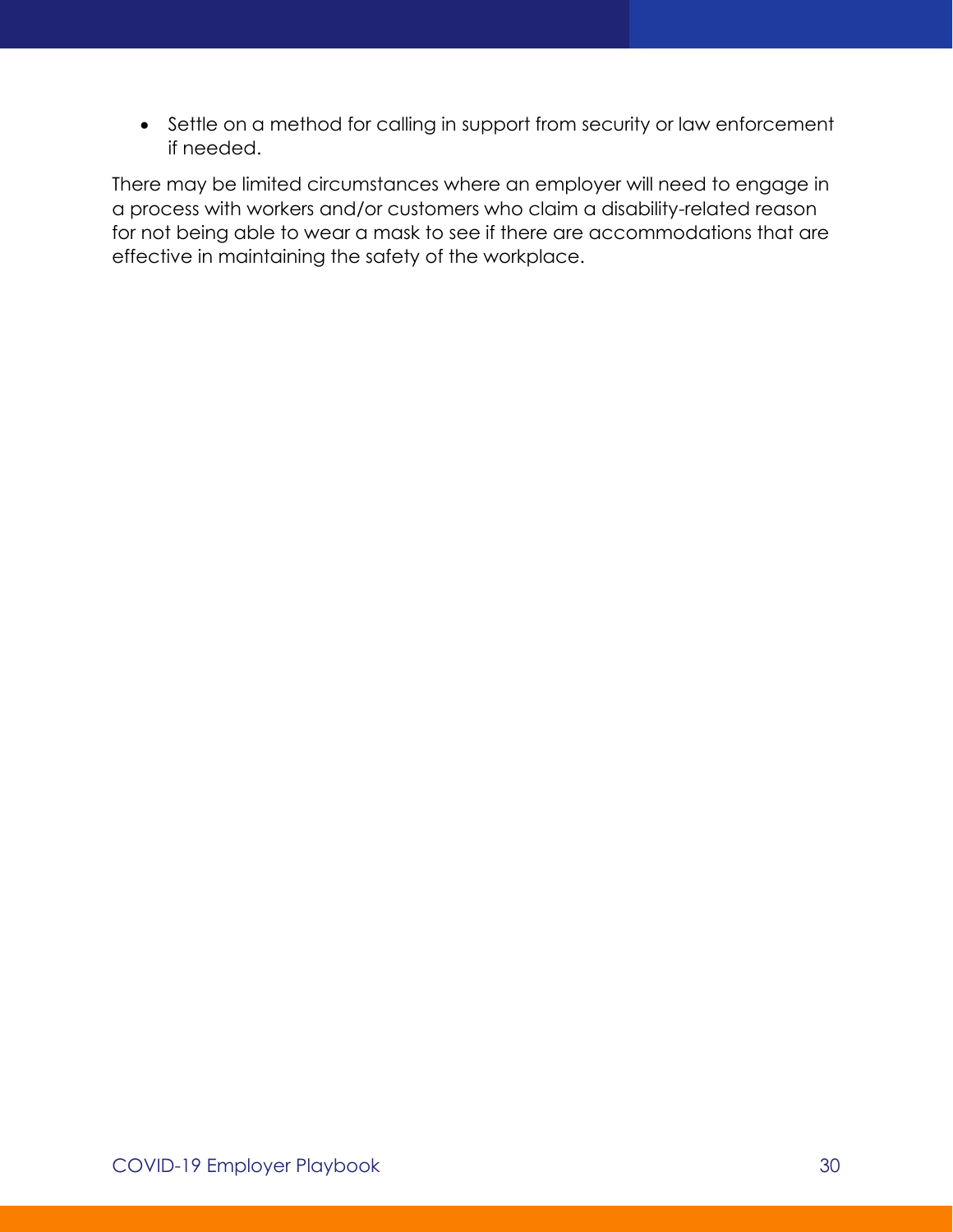# <span id="page-31-0"></span>**Appendix B: Enforcement and Compliance Contacts**

#### **Table 1: Alcohol Beverage Control Contacts**

| <b>Office</b>                           | <b>Counties</b>                                                                                           | <b>Contact</b>                                | <b>Contact Numbers</b> |
|-----------------------------------------|-----------------------------------------------------------------------------------------------------------|-----------------------------------------------|------------------------|
| Southern Division<br>(Executive Office) | All Southern California<br>Counties                                                                       | Kathleen Barnes<br><b>Division Chief</b>      | 562-677-5235           |
| <b>Bakersfield</b>                      | Inyo, Kern, Mono                                                                                          | Victoria Wood                                 | 661-395-2734           |
| Cerritos                                | Central part of Los Angeles                                                                               | <b>Gerry Sanchez</b>                          | 562-865-6501           |
| Monrovia                                | Northeastern part of Los<br>Angeles                                                                       | Jeannine<br>Peregrina                         | 626-359-2568           |
| Lakewood                                | Southwestern part of Los<br>Angeles                                                                       | <b>Brad Beach</b>                             | 562-982-1390           |
| <b>Palm Desert</b>                      | Imperial and desert areas of<br>Riverside and San<br>Bernardino                                           | Eric Burlingame                               | 760-324-2869           |
| Riverside                               | Riverside and San<br>Bernardino                                                                           | Sean Ramos                                    | 951-782-4403           |
| San Diego                               | Southern part of San Diego                                                                                | Melissa Ryan                                  | 619-525-4605           |
| San Marcos                              | Northern part of San Diego                                                                                | Jennifer Hill                                 | 760-510-1260           |
| Santa Ana                               | Orange                                                                                                    | Truc Vo                                       | 657-205-3479           |
| San Luis Obispo                         | San Luis Obispo and<br>northern part of Santa<br><b>Barbara</b>                                           | Nick Sartuche                                 | 805-289-0103           |
| Van Nuys                                | North and northwester parts<br>of Los Angeles                                                             | Enrique Alcala                                | 818-901-5009           |
| Ventura                                 | Ventura and southern part<br>of Santa Barbara                                                             | Nick Sartuche                                 | 805-289-0103           |
| Northern Division<br>(Executive Office) | All Northern California<br>Counties                                                                       | Joseph<br>McCullough<br><b>Division Chief</b> | 916-870-2004           |
| Concord                                 | Alameda, Contra<br>Costa, San Francisco, San<br>Mateo, and Solano                                         | Erik Szakacs                                  | 925-602-7712           |
| Eureka                                  | Del Norte and Humboldt                                                                                    | <b>Tony Carrancho</b>                         | 707-576-2207           |
| Fresno                                  | Fresno, Kings, Madera, and<br>Tulare                                                                      | Jason<br>Montgomery                           | 559-243-4030           |
| Redding                                 | Butte, Glenn, Lassen,<br>Modoc, Plumas, Shasta,<br>Siskiyou, Tehama, and Trinity                          | Luke Blehm                                    | 530-224-4832           |
| Sacramento                              | Alpine, Amador, El Dorado,<br>Placer, Sacramento, Yolo,<br>Colusa, Nevada, Sierra,<br>Sutter, and<br>Yuba | Luke Blehm                                    | 530-224-4832           |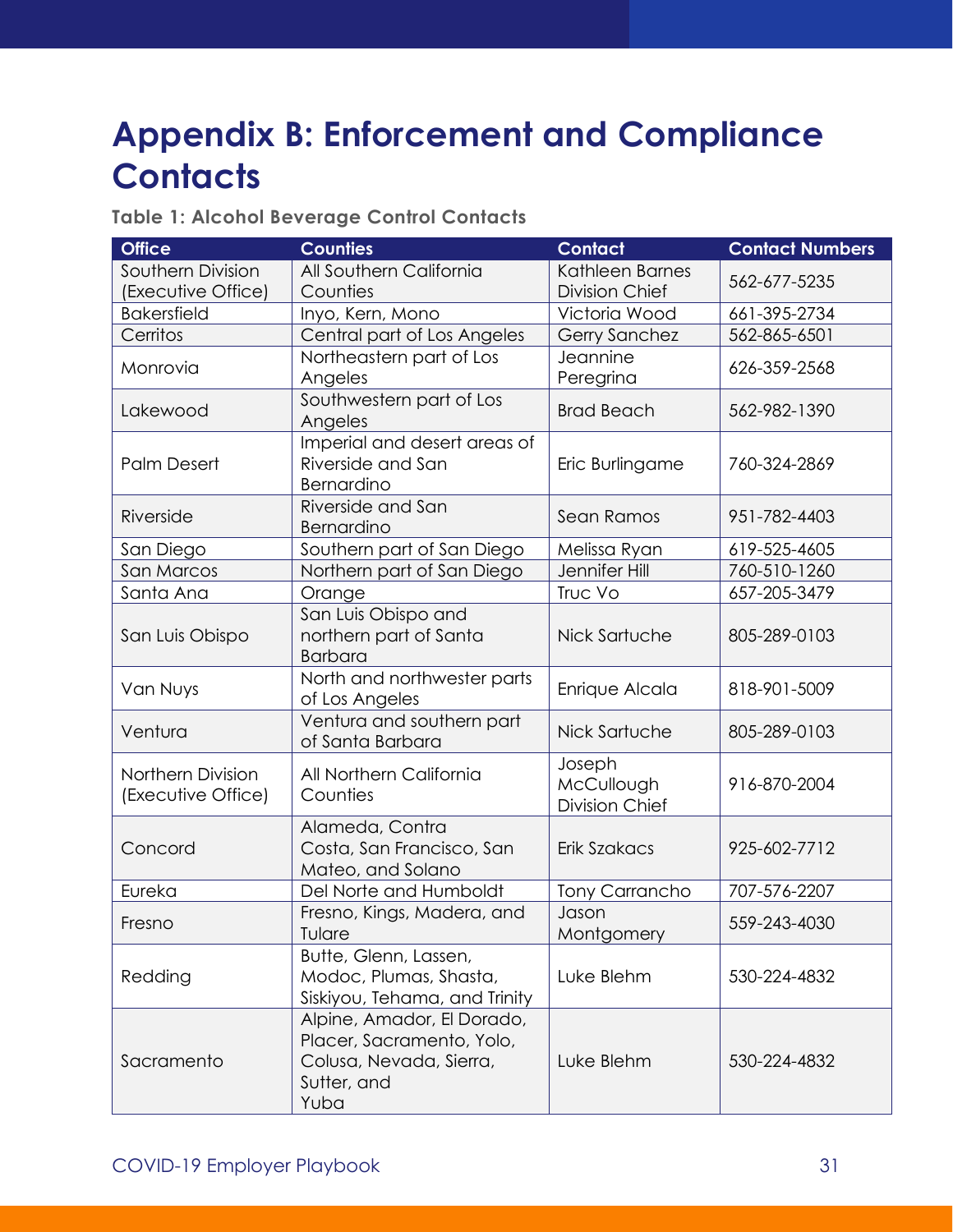| <b>Office</b> | <b>Counties</b>                                                             | <b>Contact</b>        | <b>Contact Numbers</b> |
|---------------|-----------------------------------------------------------------------------|-----------------------|------------------------|
| Salinas       | Monterey, San Benito, and<br>Santa Cruz                                     | Summer Johst          | 831-755-1993           |
| San Jose      | Santa Clara and San Mateo                                                   | Summer Johst          | 408-277-3309           |
| Santa Rosa    | Lake, Marin, Mendocino,<br>Napa, and<br>Sonoma                              | <b>Tony Carrancho</b> | 707-576-2207           |
| Stockton      | Calaveras, Mariposa,<br>Merced, San Joaquin,<br>Stanislaus, and<br>Tuolumne | <b>Paul Fuentes</b>   | 209-948-7999           |

#### **Table 2: Labor Commissioner's Office Contacts**

| <b>Office</b>       | <b>Contact</b>    | <b>Contact Numbers</b>                  |
|---------------------|-------------------|-----------------------------------------|
| Northern California | Benny Cheng       | 408-422-1797<br>bcheng@dir.ca.gov       |
| Southern California | Jesus Covarrubias | 714-715-5065<br>jcovarrubias@dir.ca.gov |

#### **Table 3: [Cal/OSHA Manager Contact](https://www.dir.ca.gov/dosh/DistrictOffices.htm)**

| <b>Region</b>                        | <b>Contact Numbers</b> |
|--------------------------------------|------------------------|
| Region 1                             | 415-557-0300           |
| Region 2                             | 916-263-2803           |
| Region 3                             | 714-558-4300           |
| Region 4                             | 626-471-9122           |
| Process Safety Management (PSM) Unit | 925-602-2665           |
| <b>Consultation Unit</b>             | 559-445-6806           |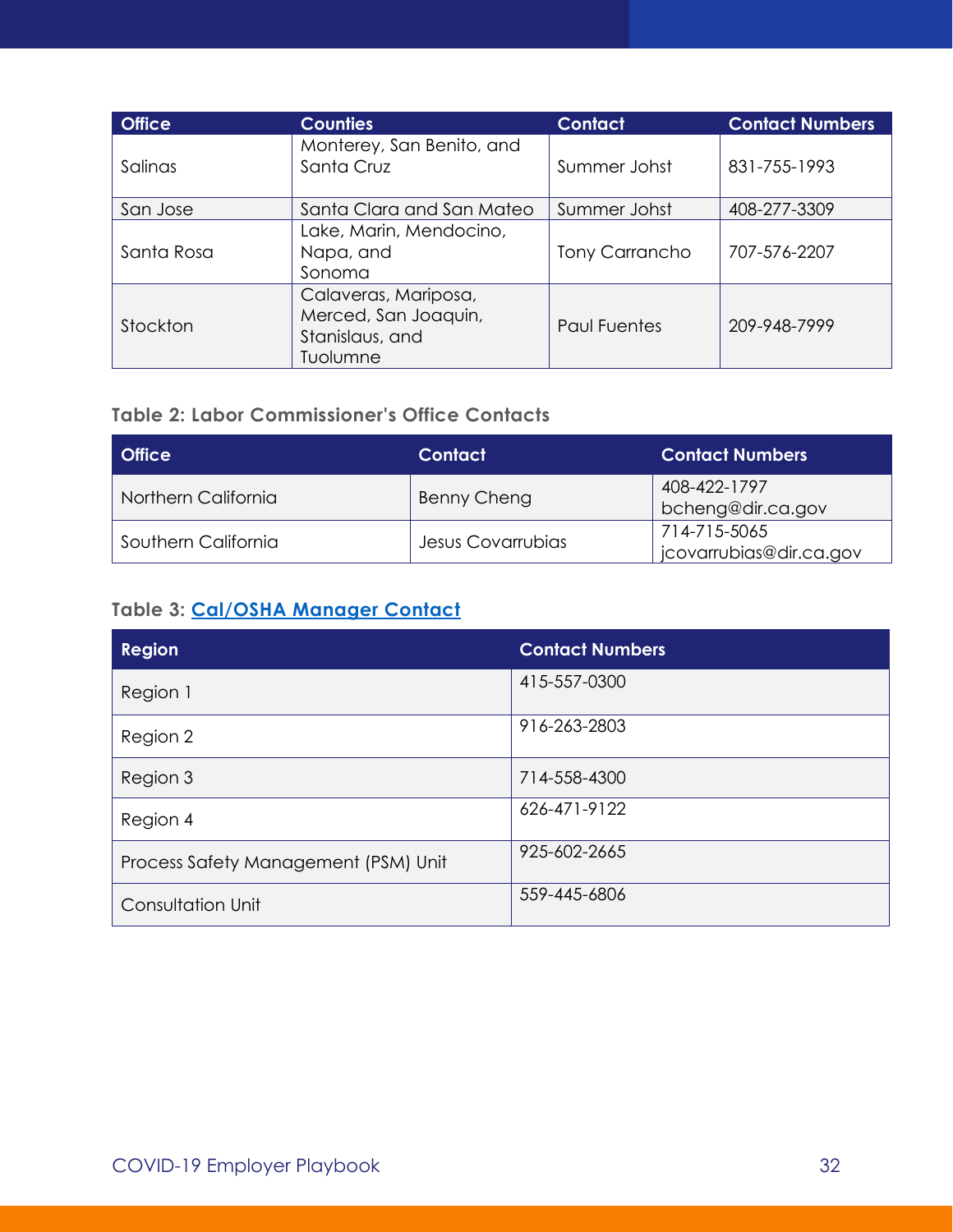#### **Figure 1: Cal/OSHA Regions**

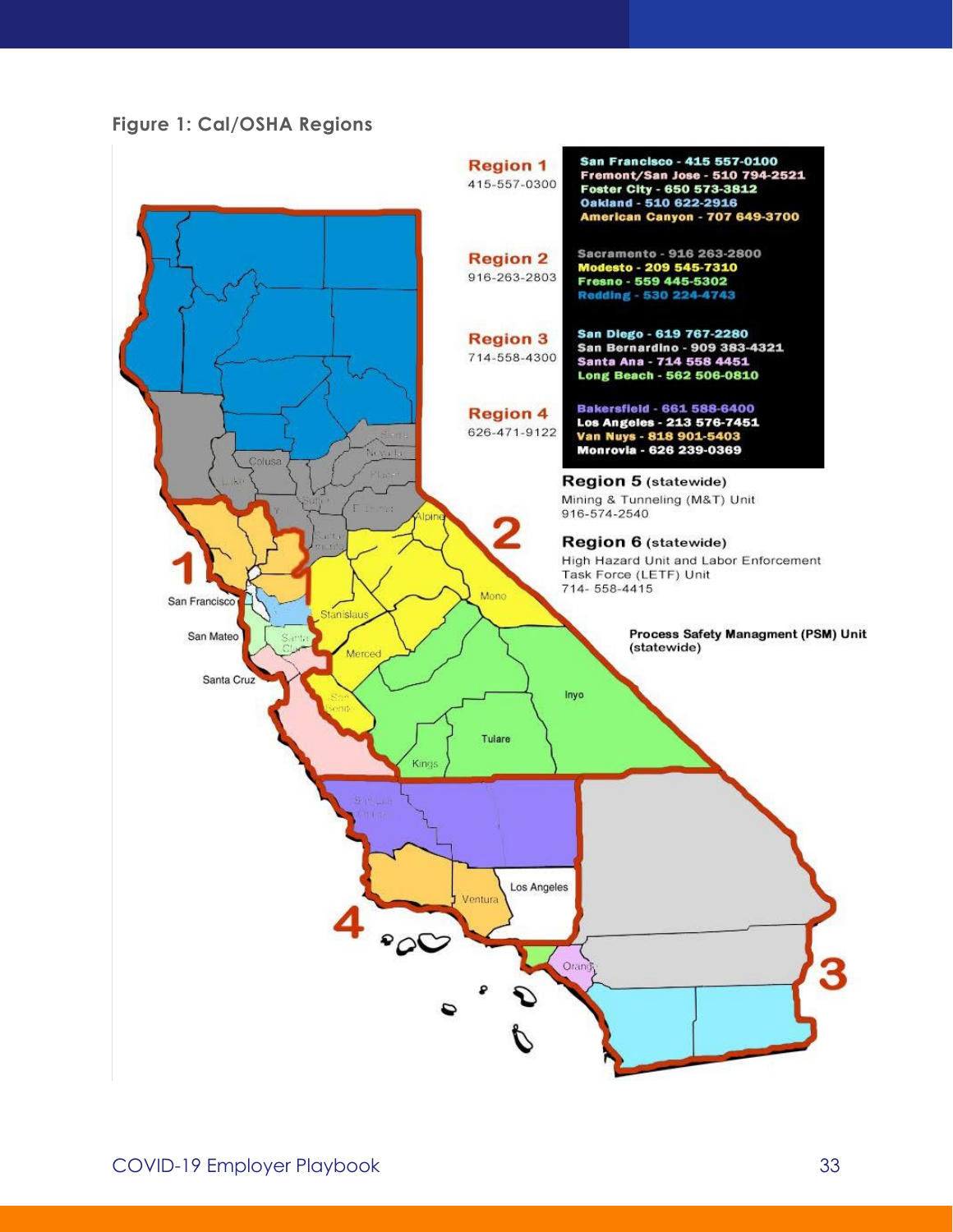# <span id="page-34-0"></span>**Appendix C: Case Studies**

### <span id="page-34-1"></span>**PACKAGED FOOD COMPANY**

A packaged food company in the central valley monitors all workers and vendors with temperature checks, questionnaire, and hand sanitizing upon arriving.

The food production/packaging area has Plexiglas sheets hanging between line workers. The company has directed workers to allow more space between workers on the same side of line. Currently, they have allowed for distancing of 6 feet. The workers are also masked, depending on the production area some wear face shields with masks, and others wear goggles; all workers in production wear a clean lab coat over their clothes. One of the areas the company asked the LHD for recommendations was pertaining to a machine that takes two people to operate. It does not allow people to socially distance 6 feet or have Plexiglas. At this time, workers wear a mask with face shield and the LHD recommended they have fit testing for N95 masking for that area.

The company also discusses with their workers topics including carpooling and risks to their workers outside of work. They have removed seats from break tables to allow for distancing and tables are distanced. Plexiglas is on order for break tables as well. The company is willing to consider termination as a response for noncompliance of a health order.

In summary, the company has taken the following actions within their facility:

- Placed barriers in the areas where it is difficult to maintain social distancing;
- Placed hand sanitizer dispensers in various locations on the site,
- Provided time for workers to clean before and after shifts,
- Provided face coverings and face shields for workers to wear,
- Removed seats from tables to limit the number of people who sit there,
- Posters that the employer provided are placed everywhere, and
- Management is checking to ensure workers are wearing their face coverings properly;
	- o Anyone who does not comply can be written up and potentially lose their job if they do not follow the protocols.

#### <span id="page-34-2"></span>**Local Public Health Role**

Bilingual public health department workers conducted a presentation at the company in Stockton. Topics included:

• Status of county disease transmission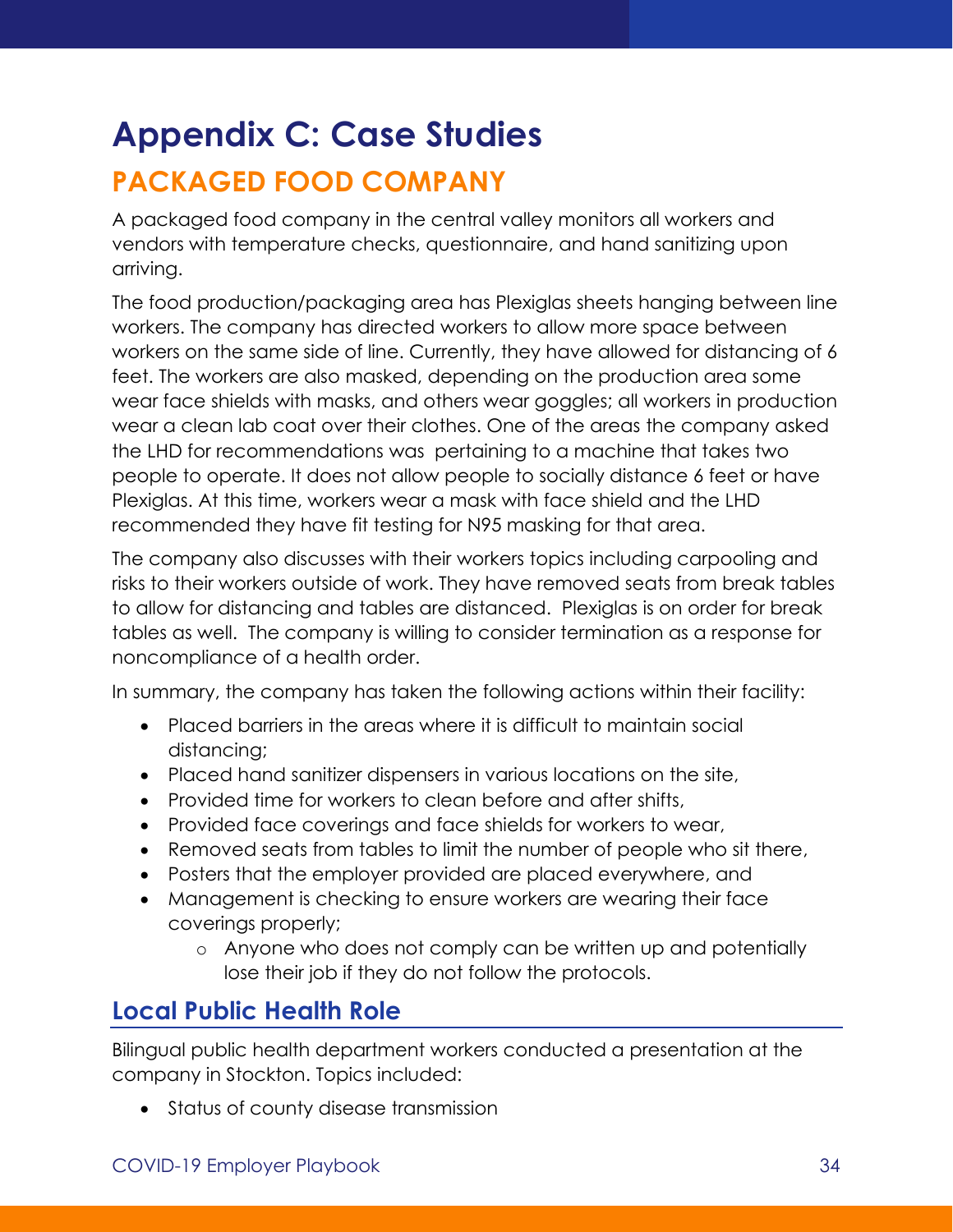- How the virus spreads
- The importance of social distancing and not social gathering
- Why we need to wear a mask
- How to safely wear a mask and clean it
- Avoiding sharing personal items
- Importance of disinfecting high touched surfaces
- Importance of washing hands frequently
- What sectors are opened vs not opened in SJC
- Provided public health department website and email address for resources
- Question and answer session with workers

### <span id="page-35-0"></span>**SUPERMARKET CHAIN**

The Teamsters working with a supermarket chain in the central valley, California identified a number of lessons learned regarding mitigation of COVID-19:

- **Criticality of Job Site:** Will determine the level of involvement needed by County and State partners.
	- o Example: The company warehouse is a 1,000-person site that is the central distribution hub for the supermarket chain's stores for half the State.
- **Contact Tracing Plan:** Employer should develop a contact tracing plan. The company had already developed a plan prior to the outbreak, and it was a critical part of the effective resolution.
- **Data:** It is critical to have accurate data to assess the degree of the outbreak and for communication to workers. It may be difficult to assess the number of positive cases. Workers who are out may not always report the reason for their absence.
	- o The employer may be better positioned to have accurate data. County public health data may be difficult to use because workers often work and live in different counties and each county has data for their residents only.
- **Communication:** Need to have accurate data and plans to share with workers. Lack of information will lead to confusion, fear and anxiety, and could result in sick-out.
- **Worker Education:** Need to have intentional efforts to educate workers about practices and behaviors to prevent continued infection.
- **Other Critical Components:**
	- o Provide adequate personal protective equipment (PPE) for each worker
	- o Provide Sanitation Stations on site